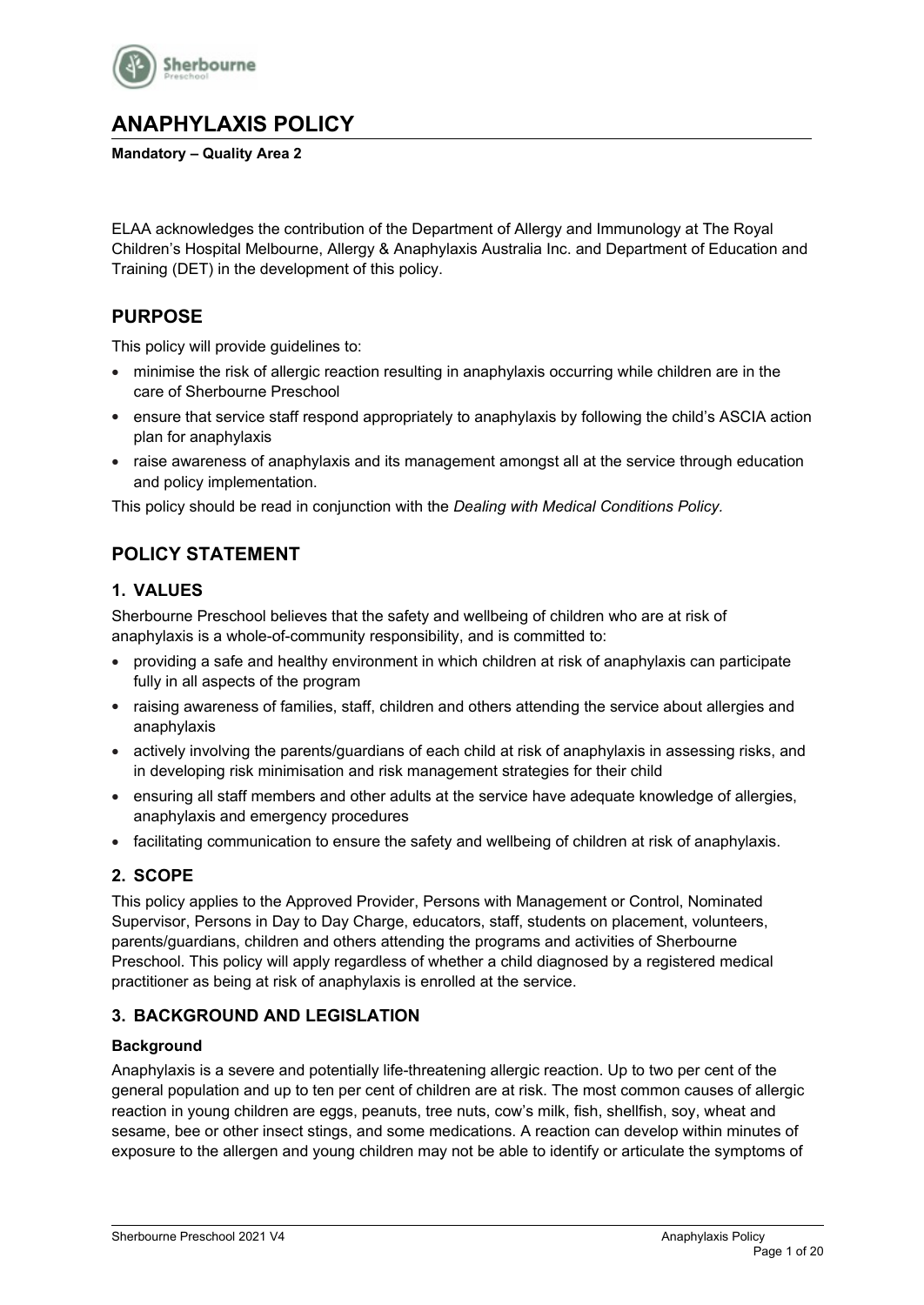

anaphylaxis. With planning and training, a reaction can be treated effectively by using an adrenaline autoinjector, often called an EpiPen® or an Anapen®.

In any service that is open to the general community it is not possible to achieve a completely allergen-free environment. A range of procedures and risk minimisation strategies, including strategies to minimise the presence of allergens in the service, can reduce the risk of anaphylactic reactions.

Legislation that governs the operation of approved children's services is based on the health, safety and welfare of children, and requires that children are protected from hazards and harm. The Approved Provider will ensure that there is at least one educator on duty at all times who has current approved anaphylaxis management training in accordance with the *Education and Care Services National Regulations 2011* (Regulation 136(1) (b)). As a demonstration of duty of care and best practice, ELAA recommends all educators have current approved anaphylaxis management training (refer to *Definitions*).

Approved anaphylaxis management training is listed on the ACECQA website (refer to *Sources*).

#### **Legislation and standards**

Relevant legislation and standards include but are not limited to:

- *Education and Care Services National Law Act 2010*: Sections 167, 169
- *Education and Care Services National Regulations 2011*: Regulations 90–96, 102, 136, 137, 146, 147, 160–162, 168(2)(d), 173, 177, 181, 183, 184.
- *Health Records Act 2001* (Vic)
- *National Quality Standard*, Quality Area 2: Children's Health and Safety
- *Occupational Health and Safety Act 2004* (Vic)
- *Privacy and Data Protection Act 2014* (Vic)
- *Privacy Act 1988* (Cth)
- *Public Health and Wellbeing Act 2008* (Vic)
- *Public Health and Wellbeing Regulations 2009* (Vic)

The most current amendments to listed legislation can be found at:

- Victorian Legislation Victorian Law Today: http://www.legislation.vic.gov.au/
- Commonwealth Legislation ComLaw: http://www.comlaw.gov.au/

#### **4. DEFINITIONS**

The terms defined in this section relate specifically to this policy. For commonly used terms e.g. Approved Provider, Nominated Supervisor, Regulatory Authority etc. refer to the *General Definitions* section of this manual.

**Adrenaline autoinjector:** An intramuscular injection device containing a single dose of adrenaline designed to be administered by people who are not medically trained. This device is commonly called an EpiPen® or an Anapen®. As EpiPen® and Anapen® products have different administration techniques, only one brand should be prescribed per individual and their ASCIA action plan for anaphylaxis (refer to *Definitions*) must be specific for the brand they have been prescribed.

Used adrenaline autoinjectors should be placed in a rigid sharps disposal unit or another rigid container if a sharps container is not available.

**Adrenaline autoinjector kit:** An insulated container with an unused, in-date adrenaline autoinjector, a copy of the child's ASCIA action plan for anaphylaxis, and telephone contact details for the child's parents/guardians, doctor/medical personnel and the person to be notified in the event of a reaction if the parents/guardians cannot be contacted. If prescribed, an antihistamine should also be included in the kit. Autoinjectors must be stored away from direct heat and cold.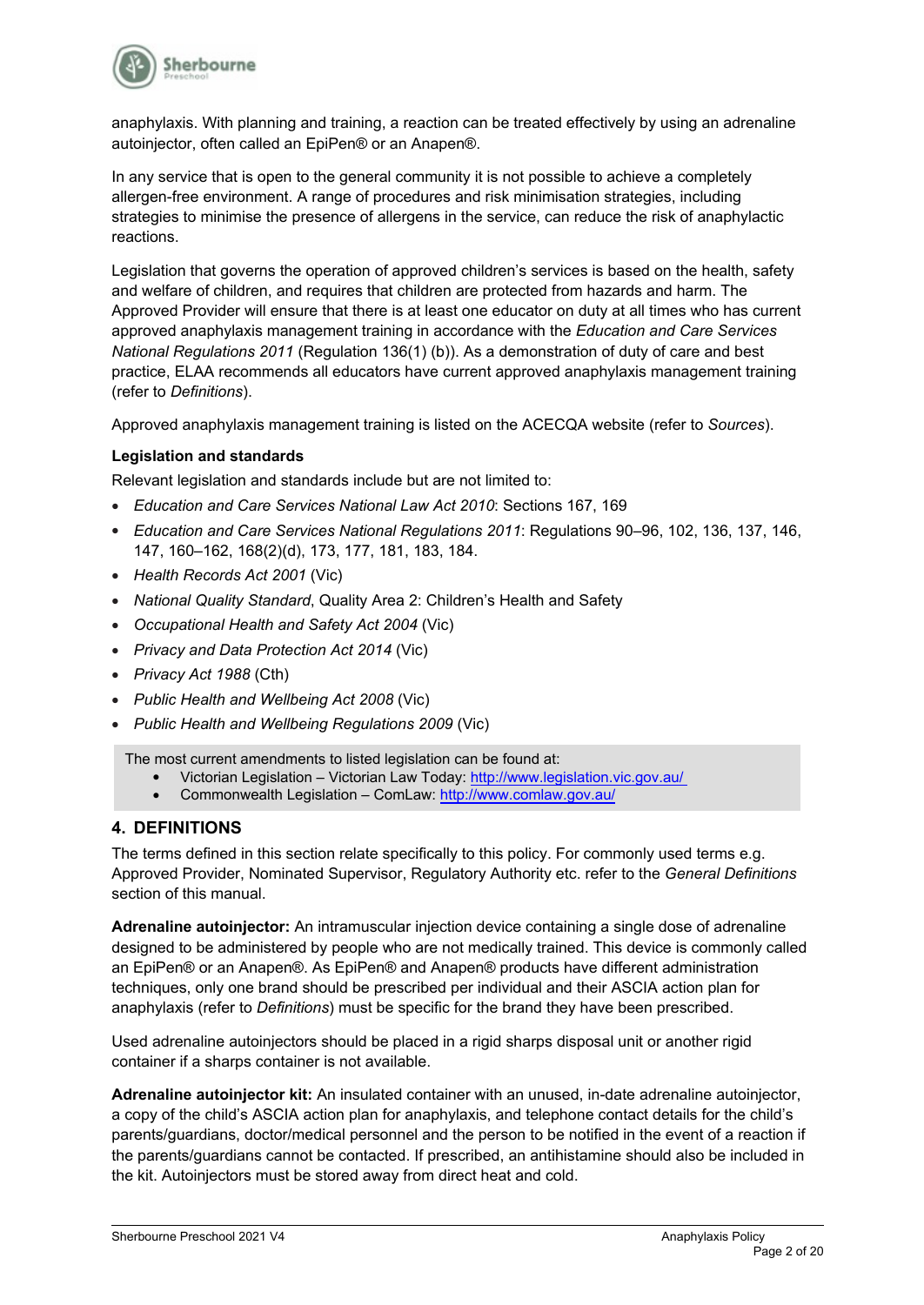

**Allergen:** A substance that can cause an allergic reaction.

**Allergy:** An immune system response to something in the environment which is usually harmless, e.g.: food, pollen, dust mite. These can be ingested, inhaled, injected or absorbed.

**Allergic reaction:** A reaction to an allergen. Common signs and symptoms include one or more of the following:

*Mild to moderate signs & symptoms***:**

hives or welts tingling mouth swelling of the face, lips & eyes abdominal pain, vomiting and/or diarrhoea are mild to moderate symptoms; however, these are severe reactions to insects.

*Signs & symptoms of anaphylaxis are***:**

difficult/noisy breathing swelling of the tongue swelling/tightness in the throat difficulty talking and/or hoarse voice wheeze or persistent cough persistent dizziness or collapse (child pale or floppy).

**Anapen®:** A type of adrenaline autoinjector (refer to *Definitions*) containing a single dose of adrenaline. The administration technique in an Anapen® is different to that of the EpiPen®. Two strengths are available: an Anapen® and an Anapen Jr®, and each is prescribed according to a child's weight. The Anapen Jr® is recommended for a child weighing 10–20kg. An AnaPen® is recommended for use when a child weighs more than 20kg.The child's ASCIA action plan for anaphylaxis (refer to *Definitions*) must be specific for the brand they have been prescribed.

**Anaphylaxis:** A severe, rapid and potentially life-threatening allergic reaction that affects normal functioning of the major body systems, particularly the respiratory (breathing) and/or circulation systems.

**Anaphylaxis management training:** Training that includes recognition of allergic reactions, strategies for risk minimisation and risk management, procedures for emergency treatment and facilitates practise in the administration of treatment using an adrenaline autoinjector (refer to *Definitions*) trainer. Approved training is listed on the ACECQA website (refer to *Sources*).

**Approved anaphylaxis management training:** Training that is approved by the National Authority in accordance with Regulation 137(e) of the *Education and Care Services National Regulations 2011*, and is listed on the ACECQA website (refer to *Sources*).

**ASCIA action plan for anaphylaxis**: An individual medical management plan prepared and signed by the child's treating, registered medical practitioner that provides the child's name and confirmed allergies, a photograph of the child, a description of the prescribed anaphylaxis medication for that child and clear instructions on treating an anaphylactic episode. The plan must be specific for the brand of autoinjector prescribed for each child. Examples of plans specific to different adrenaline autoinjector brands are available for download on the Australasian Society of Clinical Immunology and Allergy (ASCIA) website:

www.allergy.org.au/health-professionals/anaphylaxis-resources/ascia-action-plan-for-anaphylaxis

**At risk child:** A child whose allergies have been medically diagnosed and who is at risk of anaphylaxis.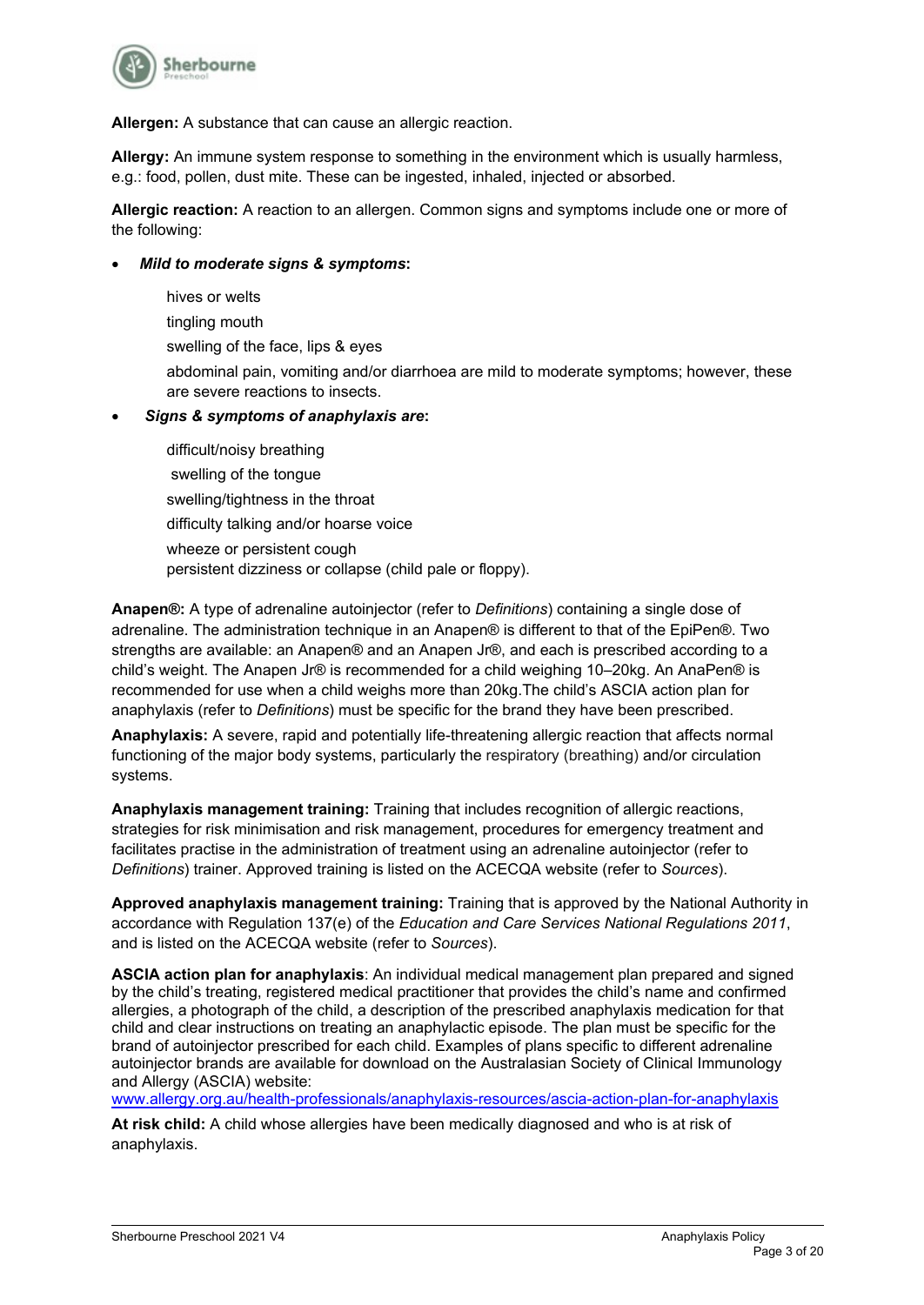

**Communication plan:** A plan that forms part of the policy outlining how the service will communicate with parents/guardians and staff in relation to the policy. The communication plan also describes how parents/guardians and staff will be informed about risk minimisation plans and emergency procedures to be followed when a child diagnosed as at risk of anaphylaxis is enrolled at a service.

**Duty of care:** A common law concept that refers to the responsibilities of organisations to provide people with an adequate level of protection against harm and all reasonably foreseeable risk of injury.

**Epipen®:** A type of adrenaline autoinjector (refer to *Definitions*) containing a single dose of adrenaline which is delivered via a spring-activated needle that is concealed until administration is required. Two strengths are available: an Epipen® and an Epipen Jr®, and each is prescribed according to a child's weight. The Epipen Jr® is recommended for a child weighing 10–20kg. An Epipen® is recommended for use when a child weighs more than 20kg. The child's ASCIA action plan for anaphylaxis (refer to *Definitions*) must be specific for the brand they have been prescribed.

**First aid management of anaphylaxis course**: Accredited training in first aid management of anaphylaxis including competency in the use of an adrenaline autoinjector.

**Intolerance:** Often confused with allergy, intolerance is an adverse reaction to ingested foods or chemicals experienced by the body but not involving the immune system.

**No food sharing:** A rule/practice in which a child at risk of anaphylaxis only eats food that is supplied/permitted by their parents/quardians and does not share food with, or accept food from, any other person.

**Nominated staff member:** (In relation to this policy) a staff member nominated to be the liaison between parents/guardians of a child at risk of anaphylaxis and the Approved Provider. This person also checks regularly to ensure that the adrenaline autoinjector kit is complete and that the device itself is unused and in date, and leads practice sessions for staff who have undertaken anaphylaxis management training.

**Risk minimisation:** The practice of developing and implementing a range of strategies to reduce hazards for a child at risk of anaphylaxis, by removing, as far as is practicable, major allergen sources from the service.

**Risk minimisation plan:** A service-specific plan that documents a child's allergy, practical strategies to minimise risk of exposure to allergens at the service and details of the person/s responsible for implementing these strategies. A risk minimisation plan should be developed by the Approved Provider/Nominated Supervisor in consultation with the parents/guardians of the child at risk of anaphylaxis and service staff. The plan should be developed upon a child's enrolment or initial diagnosis, and reviewed at least annually and always on re-enrolment. A sample risk minimisation plan is provided as Attachment 3.

**Staff record:** A record which the Approved Provider of a centre-based service must keep containing information about the Nominated Supervisor, staff, volunteers and students at a service, as set out under Division 9 of the National Regulations.

### **5. SOURCES AND RELATED POLICIES**

#### **Sources**

- ACECQA provides lists of approved first aid training, approved emergency asthma management training and approved anaphylaxis management training on their website: http://acecqa.gov.au/qualifications/requirements/first-aid-qualifications-training
- Allergy & Anaphylaxis Australia Inc. is a not-for-profit support organisation for families of children with food-related anaphylaxis. Resources include a telephone support line and items available for sale including storybooks, and Epipen® trainers: www.allergyfacts.org.au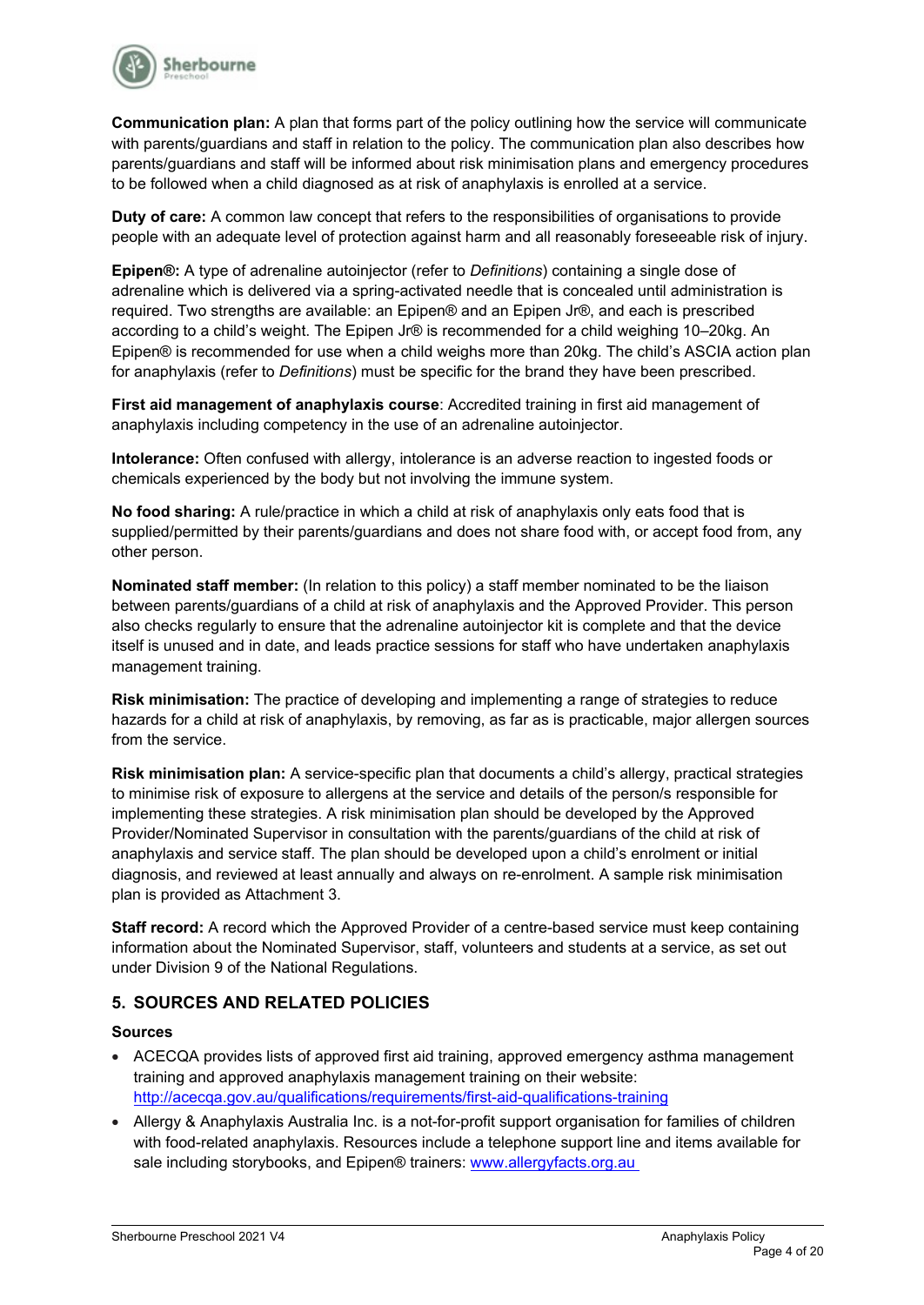

- Australasian Society of Clinical Immunology and Allergy (ASCIA): www.allergy.org.au provides information and resources on allergies. Action plans for anaphylaxis can be downloaded from this site. Also available is a procedure for the First Aid Treatment for anaphylaxis (refer to Attachment 4). Contact details of clinical immunologists and allergy specialists are also provided.
- Department of Education and Training (DET) provides information related to anaphylaxis and anaphylaxis training:

http://www.education.vic.gov.au/childhood/providers/regulation/Pages/anaphylaxis.aspx

 Department of Allergy and Immunology at The Royal Children's Hospital Melbourne (www.rch.org.au/allergy) provides information about allergies and services available at the hospital. This department can evaluate a child's allergies and provide an adrenaline autoinjector prescription. Kids Health Info fact sheets are also available from the website, including the following:

 *Allergic and anaphylactic reactions* (July 2019): https://www.rch.org.au/kidsinfo/fact\_sheets/Allergic\_and\_anaphylactic\_reactions/

The Royal Children's Hospital has been contracted by the Department of Education and Training (DET) to provide an Anaphylaxis Advice & Support Line to central and regional DET staff, school principals and representatives, school staff, children's services staff and parents/guardians wanting support. The Anaphylaxis Advice & Support Line can be contacted on 1300 725 911 or 9345 4235, or by email: carol.whitehead@rch.org.au

#### **Service policies**

- *Administration of First Aid Policy*
- *Administration of Medication Policy*
- *Asthma Policy*
- *Dealing with Medical Conditions Policy*
- *Diabetes Policy*
- *Enrolment and Orientation Policy*
- *Excursions and Service Events Policy*
- *Food Safety Policy*
- *Hygiene Policy*
- *Incident, Injury, Trauma and Illness Policy*
- *Inclusion and Equity Policy*
- *Nutrition and Active Play Policy*
- *Privacy and Confidentiality Policy*
- *Supervision of Children Policy*

## **PROCEDURES**

#### **The Approved Provider or Persons with Management and Control is responsible for:**

- ensuring that an anaphylaxis policy, which meets legislative requirements and includes a risk minimisation plan (refer to Attachment 3) and communication plan, is developed and displayed at the service, and reviewed regularly
- providing approved anaphylaxis management training (refer to *Definitions*) to staff as required under the National Regulations
- ensuring that at least one educator with current approved anaphylaxis management training (refer to *Definitions*) is in attendance and immediately available at all times the service is in operation (Regulations 136, 137)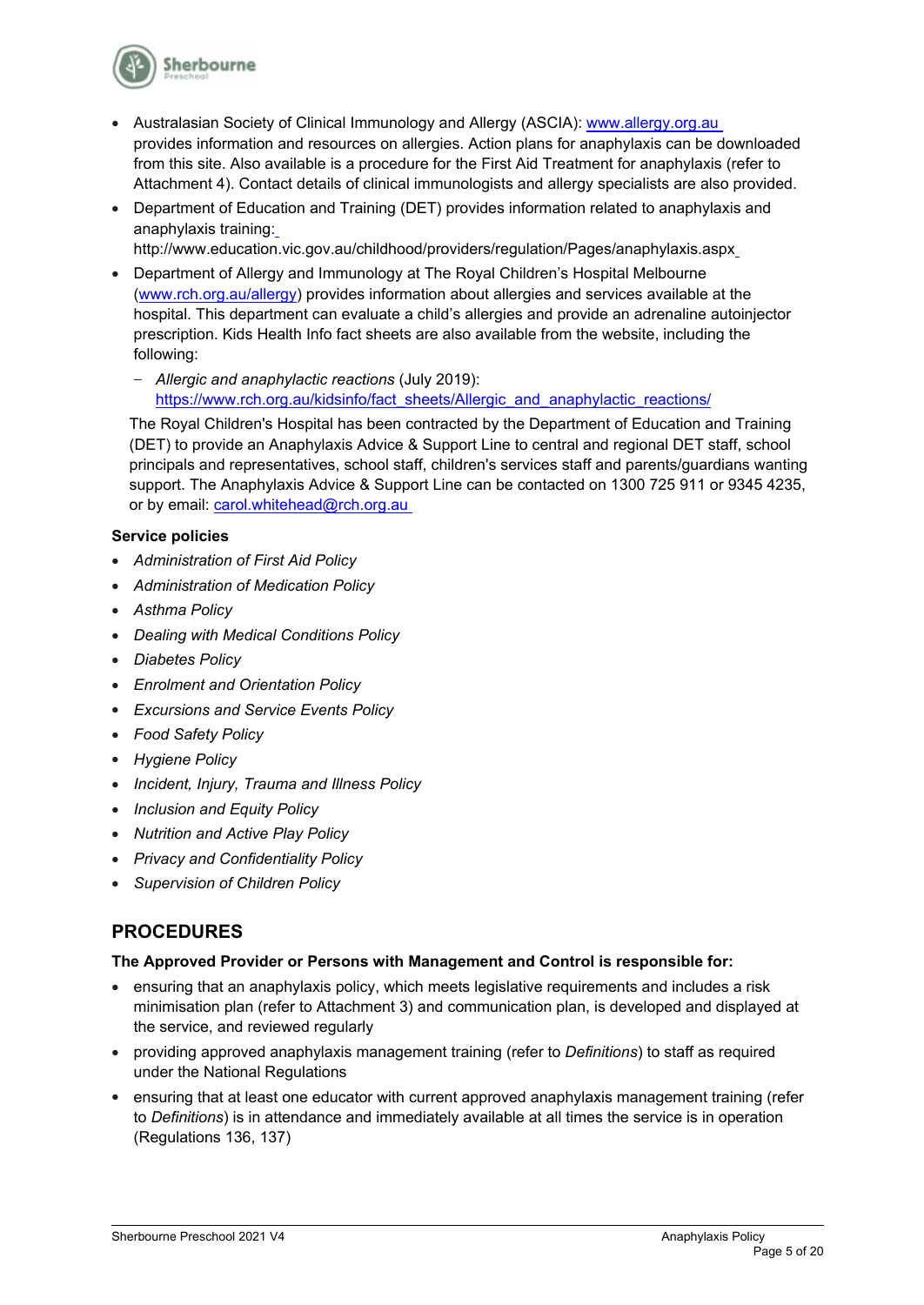

- ensuring the Nominated Supervisor, educators, staff members, students and volunteers at the service are provided with a copy of the *Anaphylaxis Policy* and the *Dealing with Medical Conditions Policy*
- ensuring parents/guardians and others at the service are provided with a copy of the *Anaphylaxis Policy* and the *Dealing with Medical Conditions Policy* (Regulation 91)
- ensuring that staff practice administration of treatment for anaphylaxis using an adrenaline autoinjector trainer at least annually, and preferably quarterly, and that participation is documented on the staff record
- ensuring the details of approved anaphylaxis management training (refer to *Definitions*) are included on the staff record (refer to *Definitions*), including details of training in the use of an autoinjector (Regulations 145,146, 147)
- ensuring that parents/guardians or a person authorised in the enrolment record provide written consent to the medical treatment or ambulance transportation of a child in the event of an emergency (Regulation 161), and that this authorisation is kept in the enrolment record for each child
- ensuring that parents/guardians or a person authorised in the child's enrolment record provide written authorisation for excursions outside the service premises (Regulation 102) (refer to *Excursions and Service Events Policy*)
- identifying children at risk of anaphylaxis during the enrolment process and informing staff
- following appropriate reporting procedures set out in the *Incident, Injury, Trauma and Illness Policy* in the event that a child is ill, or is involved in a medical emergency or an incident at the service that results in injury or trauma.

#### **In services where a child diagnosed as at risk of anaphylaxis is enrolled, the Approved Provider is also responsible for:**

- displaying a notice prominently at the service stating that a child diagnosed as at risk of anaphylaxis is being cared for and/or educated by the service (Regulation 173(2)(f))
- ensuring the *Enrolment checklist for children diagnosed as at risk of anaphylaxis* (refer to Attachment 2) is completed
- ensuring an ASCIA action plan for anaphylaxis, risk management plan (refer to Attachment 3) and communications plan are developed for each child at the service who has been medically diagnosed as at risk of anaphylaxis, in consultation with that child's parents/guardians and with a registered medical practitioner (Attachment 3)
- ensuring that all children diagnosed as at risk of anaphylaxis have details of their allergy, their ASCIA action plan for anaphylaxis and their risk minimisation plan filed with their enrolment record (Regulation 162)
- ensuring a medication record is kept for each child to whom medication is to be administered by the service (Regulation 92)
- ensuring parents/guardians of all children at risk of anaphylaxis provide an unused, in-date adrenaline autoinjector at all times their child is attending the service. Where this is not provided, children will be unable to attend the service
- ensuring that the child's ASCIA action plan for anaphylaxis is specific to the brand of adrenaline autoinjector prescribed by the child's medical practitioner
- implementing a procedure for first aid treatment for anaphylaxis consistent with current national recommendations (refer to Attachment 4) and ensuring all staff are aware of the procedure
- ensuring adequate provision and maintenance of adrenaline autoinjector kits (refer to *Definitions*)
- ensuring the expiry date of the adrenaline autoinjector is checked regularly and replaced when required and the liquid in the Epipen/Epipen Jnr is clear
- ensuring that a sharps disposal unit is available at the service for the safe disposal of used adrenaline autoinjectors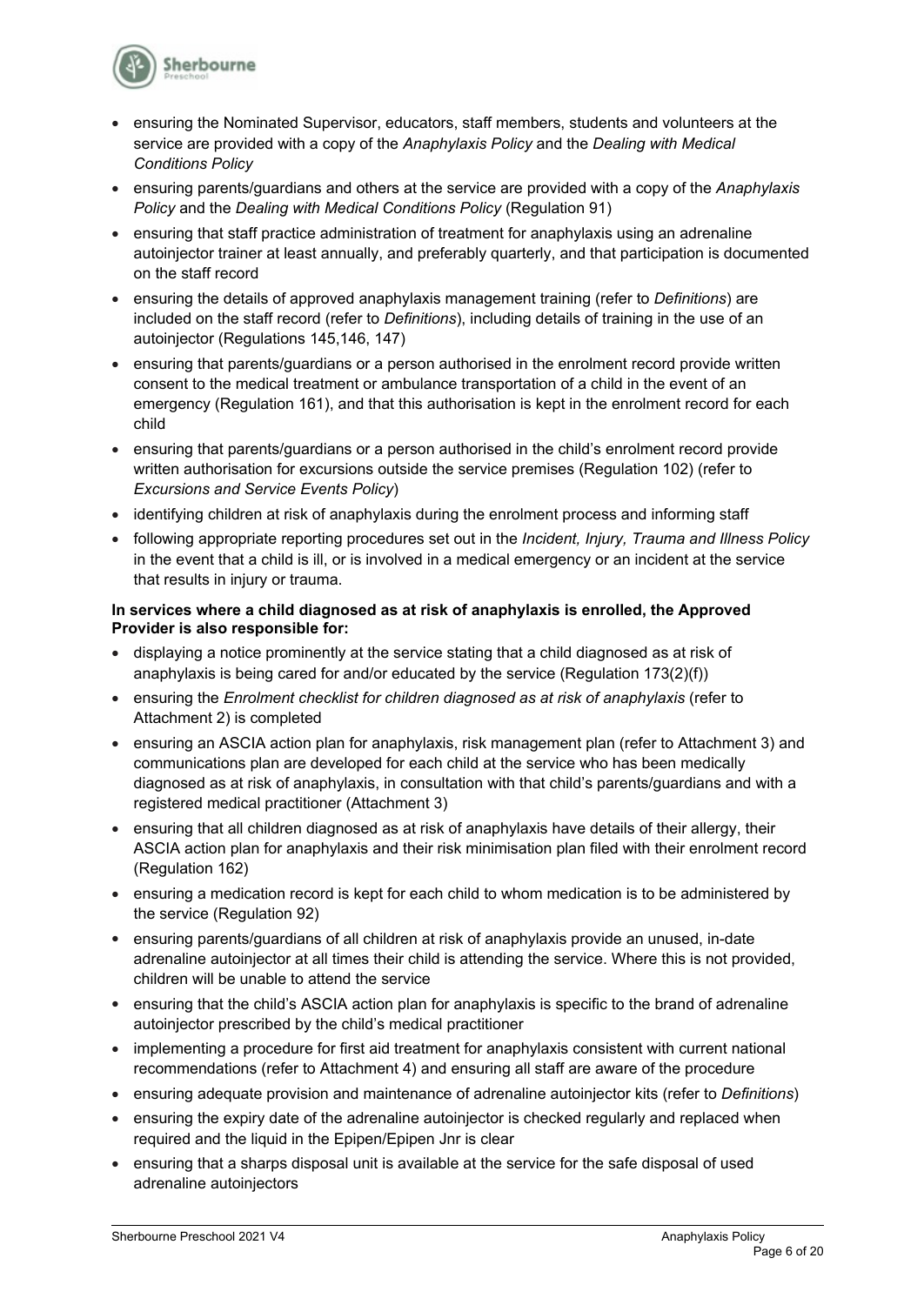

- implementing a communication plan and encouraging ongoing communication between parents/guardians and staff regarding the current status of the child's allergies, this policy and its implementation (Regulation 90 (c) (iv A-B))
- identifying and minimising allergens (refer to *Definitions*) at the service, where possible
- ensuring measures are in place to prevent cross-contamination of any food given to children diagnosed as at risk of anaphylaxis (refer to *Nutrition and Active Play Policy* and *Food Safety Policy*)
- ensuring that children at risk of anaphylaxis are not discriminated against in any way
- ensuring that children at risk of anaphylaxis can participate in all activities safely and to their full potential
- immediately communicating any concerns with parents/guardians regarding the management of children diagnosed as at risk of anaphylaxis attending the service
- ensuring that medication is not administered to a child at the service unless it has been authorised and administered in accordance with Regulations 95 and 96 (refer to *Administration of Medication Policy* and *Dealing with Medical Conditions Policy*)
- ensuring that parents/guardians of a child and emergency services are notified as soon as is practicable if medication has been administered to that child in an anaphylaxis emergency without authorisation from a parent/guardian or authorised nominee (Regulation 94)
- ensuring that a medication record is kept that includes all details required by Regulation 92(3) for each child to whom medication is to be administered
- ensuring that written notice is given to a parent/guardian as soon as is practicable if medication is administered to a child in the case of an emergency
- responding to complaints and notifying Department of Education and Training, in writing and within 24 hours, of any incident or complaint in which the health, safety or wellbeing of a child may have been at risk
- displaying the Australasian Society of Clinical Immunology and Allergy (ASCIA) (refer to *Sources*) generic poster *Action Plan for Anaphylaxis* in key locations at the service
- displaying Ambulance Victoria's *AV How to Call Card* (refer to *Definitions*) near all service telephones
- complying with the risk minimisation procedures outlined in Attachment 1
- ensuring that educators/staff who accompany children at risk of anaphylaxis outside the service carry a fully equipped adrenaline autoinjector kit (refer to *Definitions*) along with the ASCIA action plan for anaphylaxis for each child diagnosed as at risk of anaphylaxis.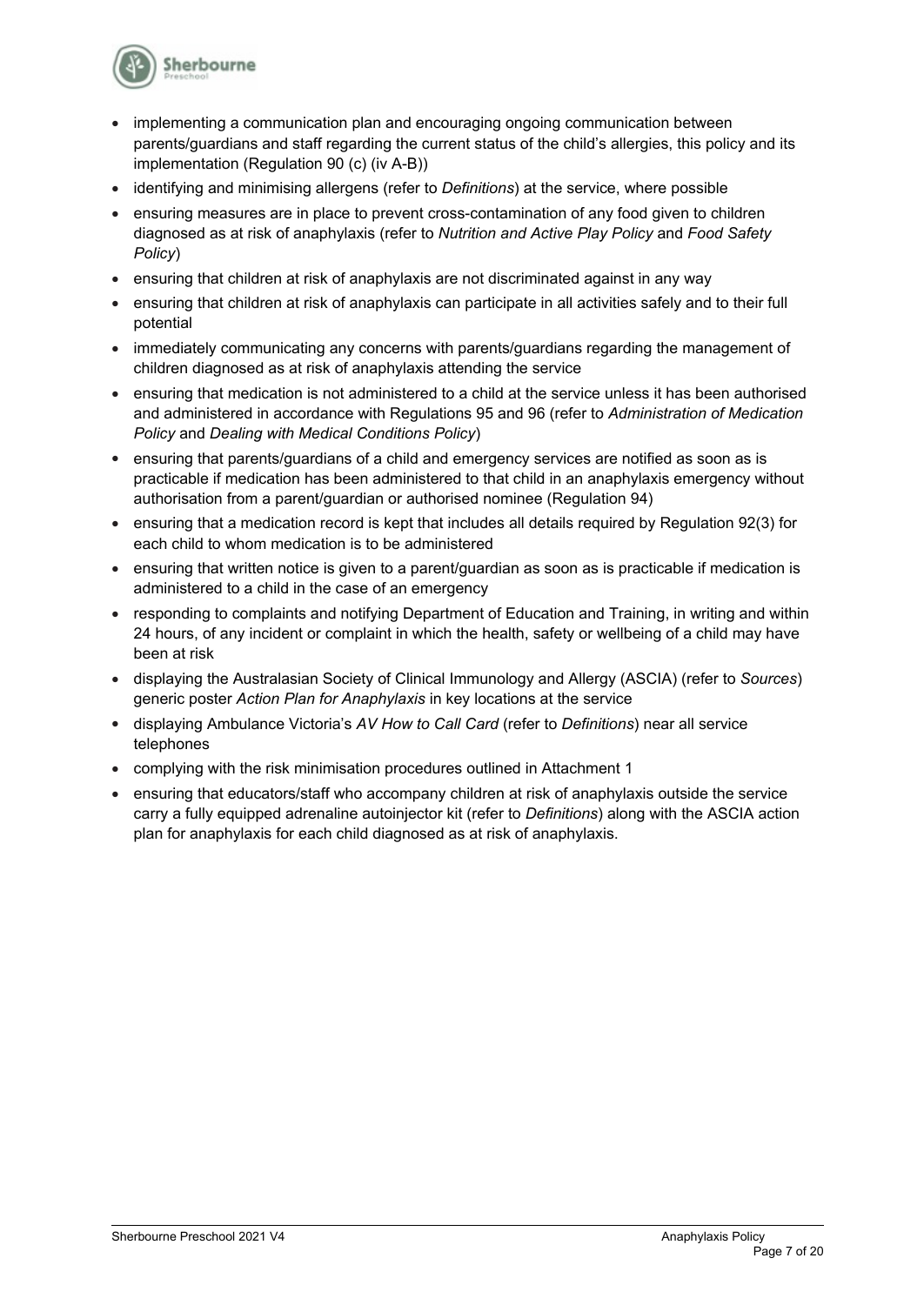

#### **Risk assessment**

The National Law and National Regulations do not require a service to maintain a stock of adrenaline autoinjectors at the service premises to use in an emergency. However, ELAA recommends that the Approved Provider undertakes a risk assessment in consultation with the Nominated Supervisor and other educators, to inform a decision on whether the service should carry its own supply of these devices. This decision will also be informed by considerations such as distance to the nearest medical facility and response times required for ambulance services to reach the service premises etc.

If the Approved Provider decides that the service should maintain its own supply of adrenaline autoinjectors, it is the responsibility of the Approved Provider to ensure that:

- adequate stock of the adrenaline autoinjector is on hand, and that it is unused and in date
- appropriate procedures are in place to define the specific circumstances under which the device supplied by the service will be used
- the autoinjector is administered in accordance with the written instructions provided on it and with the generic ASCIA action plan for anaphylaxis
- the service follows the procedures outlined in the *Administration of Medication Policy*, which explains the steps to follow when medication is administered to a child in an emergency
- parents/guardians are informed that the service maintains a supply of adrenaline autoinjectors, of the brand that the service carries and of the procedures for the use of these devices in an emergency.

#### **The Nominated Supervisor or Person in Day to Day Control is responsible for:**

- ensuring the *Enrolment checklist for children diagnosed as at risk of anaphylaxis* (refer to Attachment 2) is completed
- ensuring that all educators' approved first aid qualifications, anaphylaxis management training and emergency asthma management training are current, meet the requirements of the National Act (Section 169(4)) and National Regulations (Regulation 137), and are approved by ACECQA (refer to *Sources*)
- ensuring that medication is not administered to a child at the service unless it has been authorised and administered in accordance with Regulations 95 and 96 (refer to *Administration of Medication Policy* and *Dealing with Medical Conditions Policy*)
- ensuring that parents/guardians of a child and emergency services are notified as soon as is practicable if medication has been administered to that child in an anaphylaxis emergency without authorisation from a parent/guardian or authorised nominee (Regulation 94)
- ensuring educators and staff are aware of the procedures for first aid treatment for anaphylaxis (refer to Attachment 4)
- ensuring an adrenaline autoinjector kit (refer to *Definitions*) is taken on all excursions and other offsite activities (refer to *Excursions and Service Events Policy*)
- compiling a list of children at risk of anaphylaxis and placing it in a secure but readily accessible location known to all staff. This should include the ASCIA action plan for anaphylaxis for each child
- ensuring that all staff, including casual and relief staff, are aware of children diagnosed as at risk of anaphylaxis, their allergies and symptoms, and the location of their adrenaline autoinjector kits and ASCIA action plans for anaphylaxis
- ensuring measures are in place to prevent cross-contamination of any food given to children diagnosed as at risk of anaphylaxis (refer to *Nutrition and Active Play Policy* and *Food Safety Policy*)
- organising anaphylaxis management information sessions for parents/guardians of children enrolled at the service, where appropriate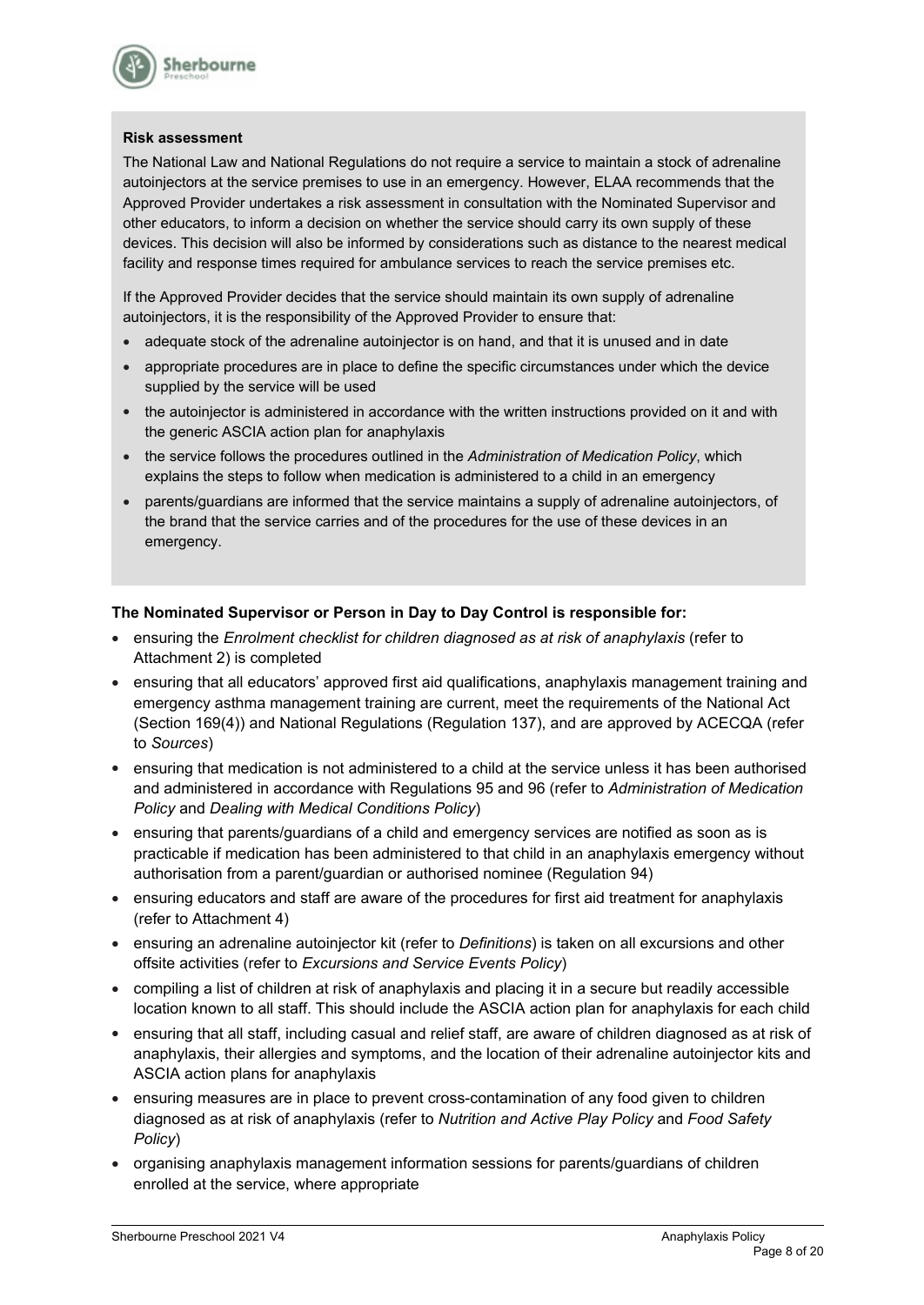

- ensuring that all persons involved in the program, including parents/guardians, volunteers and students on placement are aware of children diagnosed as at risk of anaphylaxis
- ensuring programmed activities and experiences take into consideration the individual needs of all children, including children diagnosed as at risk of anaphylaxis
- following the child's ASCIAS action plan for anaphylaxis in the event of an allergic reaction, which may progress to an anaphylactic episode
- practising the administration of an adrenaline autoinjector using an autoinjector trainer and 'anaphylaxis scenarios' on a regular basis, at least annually and preferably quarterly
- ensuring staff dispose of used adrenaline autoinjectors appropriately in the sharps disposal unit provided at the service by the Approved Provider
- ensuring that the adrenaline autoinjector kit is stored in a location that is known to all staff, including casual and relief staff, is easily accessible to adults both indoors and outdoors (not locked away) but inaccessible to children, and away from direct sources of heat and cold
- ensuring that parents/guardians or an authorised person named in the child's enrolment record provide written authorisation for children to attend excursions outside the service premises (Regulation 102) (refer to *Excursions and Service Events Policy*)
- providing information to the service community about resources and support for managing allergies and anaphylaxis
- complying with the risk minimisation procedures outlined in Attachment 1.

#### **Educators and other staff are responsible for:**

- reading and complying with the *Anaphylaxis Policy* and the *Dealing with Medical Conditions Policy*
- maintaining current approved anaphylaxis management qualifications (refer to *Definitions*)
- practising the administration of an adrenaline autoinjector using an autoinjector trainer and 'anaphylaxis scenarios' on a regular basis, at least annually and preferably quarterly
- ensuring they are aware of the procedures for first aid treatment for anaphylaxis (refer to Attachment 4)
- completing the *Enrolment checklist for children diagnosed as at risk of anaphylaxis* (refer to Attachment 2) with parents/guardians
- knowing which children are diagnosed as at risk of anaphylaxis, their allergies and symptoms, and the location of their adrenaline autoinjector kits and medical management action plans
- identifying and, where possible, minimising exposure to allergens (refer to *Definitions*) at the service
- following procedures to prevent the cross-contamination of any food given to children diagnosed as at risk of anaphylaxis (refer to *Nutrition and Active Play Policy* and *Food Safety Policy*)
- assisting with the development of a risk minimisation plan (refer to Attachment 3) for children diagnosed as at risk of anaphylaxis at the service
- following the child's ASCIA action plan for anaphylaxis in the event of an allergic reaction, which may progress to an anaphylactic episode
- disposing of used adrenaline autoinjectors in the sharps disposal unit provided at the service by the Approved Provider
- following appropriate first aid procedures in the event that a child who has not been diagnosed as at risk of anaphylaxis appears to be having an anaphylactic episode (refer to Attachment 4)
- informing the Approved Provider and the child's parents/guardians following an anaphylactic episode
- taking the adrenaline autoinjector kit (refer to *Definitions*) for each child at risk of anaphylaxis on excursions or to other offsite service events and activities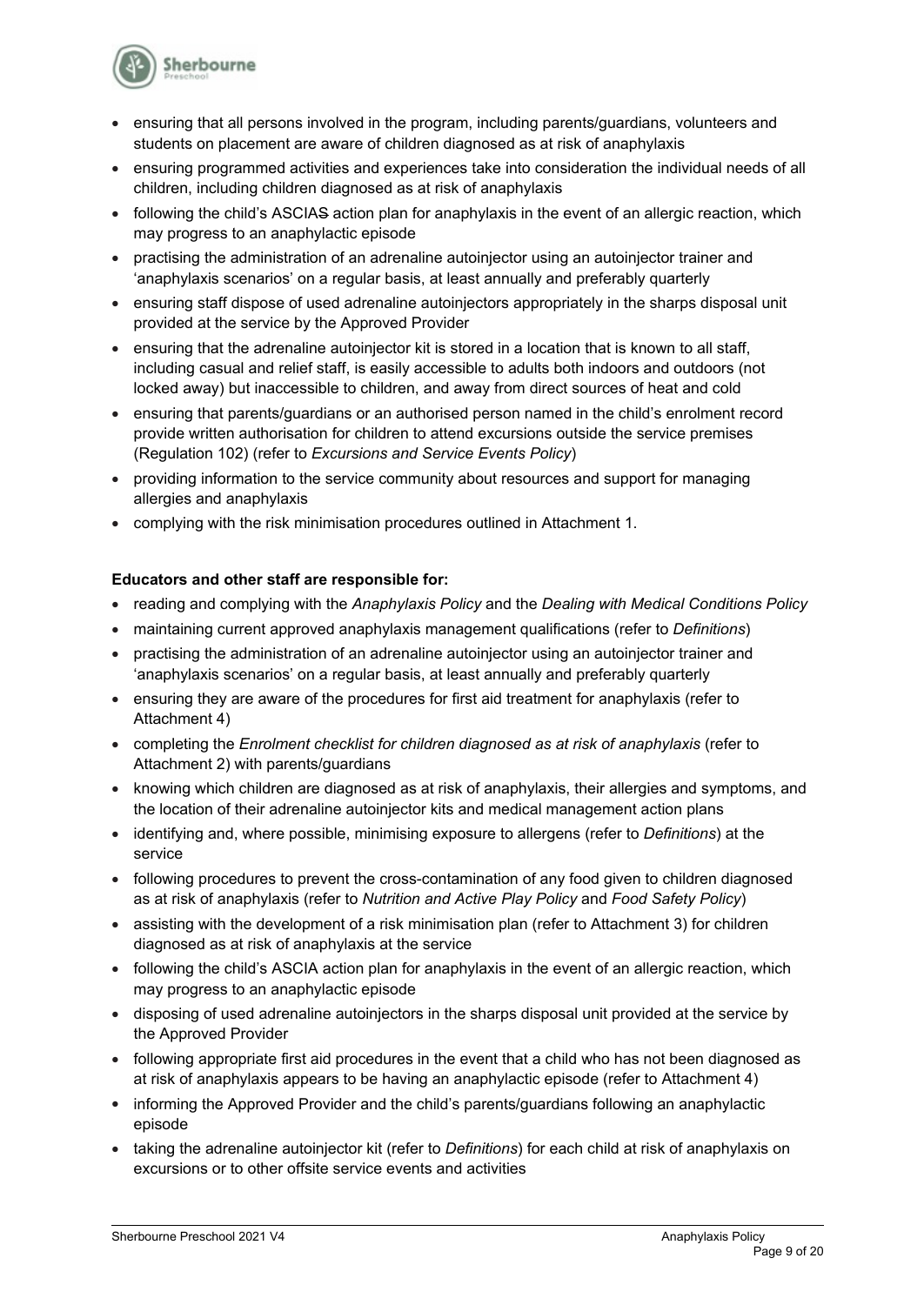

- providing information to the service community about resources and support for managing allergies and anaphylaxis
- complying with the risk minimisation procedures outlined in Attachment 1
- contacting parents/guardians immediately if an unused, in-date adrenaline autoinjector has not been provided to the service for a child diagnosed as at risk of anaphylaxis. Where this is not provided, children will be unable to attend the service
- discussing with parents/guardians the requirements for completing the enrolment form and medication record for their child
- consulting with the parents/guardians of children diagnosed as at risk of anaphylaxis in relation to the health and safety of their child, and communicating any concerns
- ensuring that children diagnosed as at risk of anaphylaxis are not discriminated against in any way and are able to participate fully in all activities.

#### **Parents/guardians of a child at risk of anaphylaxis are responsible for:**

- informing staff, either on enrolment or on initial diagnosis, of their child's allergies
- completing all details on the child's enrolment form, including medical information and written authorisations for medical treatment, ambulance transportation and excursions outside the service premises
- assisting the Approved Provider and staff to develop an anaphylaxis risk minimisation plan (refer to Attachment 3)
- providing staff with an ASCIA action plan for anaphylaxis signed by a registered medical practitioner and with written consent to use medication prescribed in line with this action plan
- providing staff with an unused, in-date and complete adrenaline autoinjector kit
- ensuring that the child's ASCIA action plan for anaphylaxis is specific to the brand of adrenaline autoinjector prescribed by the child's medical practitioner
- regularly checking the adrenaline autoinjector's expiry date and colour of Epipen adrenaline
- assisting staff by providing information and answering questions regarding their child's allergies
- notifying staff of any changes to their child's allergy status and providing a new anaphylaxis medical management action plan in accordance with these changes
- communicating all relevant information and concerns to staff, particularly in relation to the health of their child
- complying with the service's policy where a child who has been prescribed an adrenaline autoinjector is not permitted to attend the service or its programs without that device
- complying with the risk minimisation procedures outlined in Attachment 1
- ensuring they are aware of the procedures for first aid treatment for anaphylaxis (refer to Attachment 4).

#### **Parents/guardians are responsible for:**

- reading and complying with this policy and all procedures, including those outlined in Attachment 1
- bringing relevant issues and concerns to the attention of both staff and the Approved Provider

#### **Volunteers and students, while at the service, are responsible for following this policy and its procedures.**

### **EVALUATION**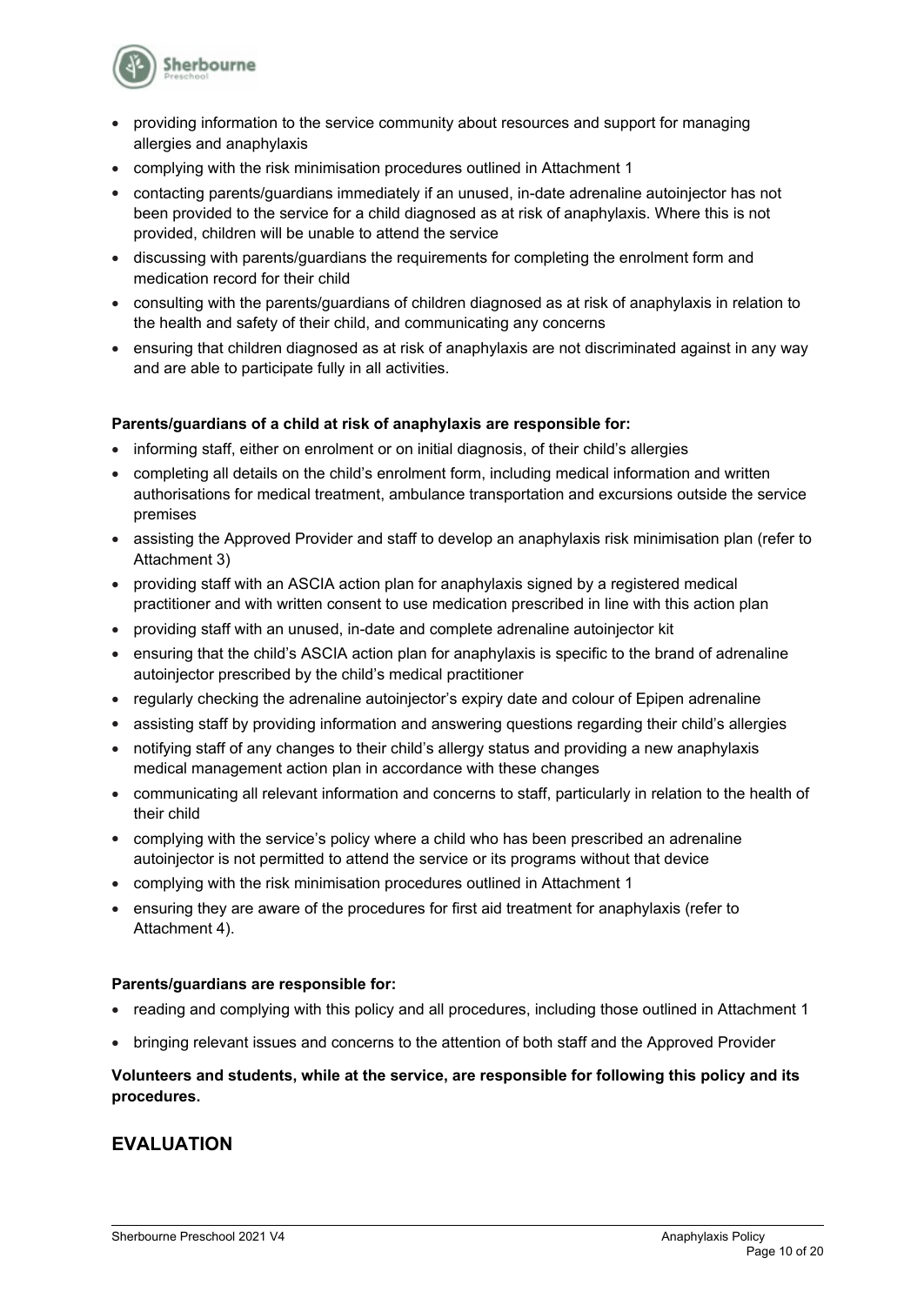

In order to assess whether the values and purposes of the policy have been achieved, the Approved Provider will:

- selectively audit enrolment checklists (for example, annually) to ensure that documentation is current and complete
- regularly seek feedback from everyone affected by the policy regarding its effectiveness
- monitor the implementation, compliance, complaints and incidents in relation to this policy
- keep the policy up to date with current legislation, research, policy and best practice
- revise the policy and procedures as part of the service's policy review cycle or following an anaphylactic episode at the service, or as otherwise required
- notify parents/guardians at least 14 days before making any changes to this policy or its procedures.

# **ATTACHMENTS**

- Attachment 1: Risk minimisation procedures
- Attachment 2: Enrolment checklist for children diagnosed as at risk of anaphylaxis
- Attachment 3: Sample risk minimisation plan
- Attachment 4: First Aid Treatment for Anaphylaxis download from the Australasian Society of Clinical Immunology and Allergy:

http://www.allergy.org.au/health-professionals/anaphylaxis-resources/first-aid-for-anaphylaxis

### **AUTHORISATION**

This policy was adopted by the Approved Provider of Sherbourne Preschool on 12/10/21

**REVIEW DATE:** OCT 2024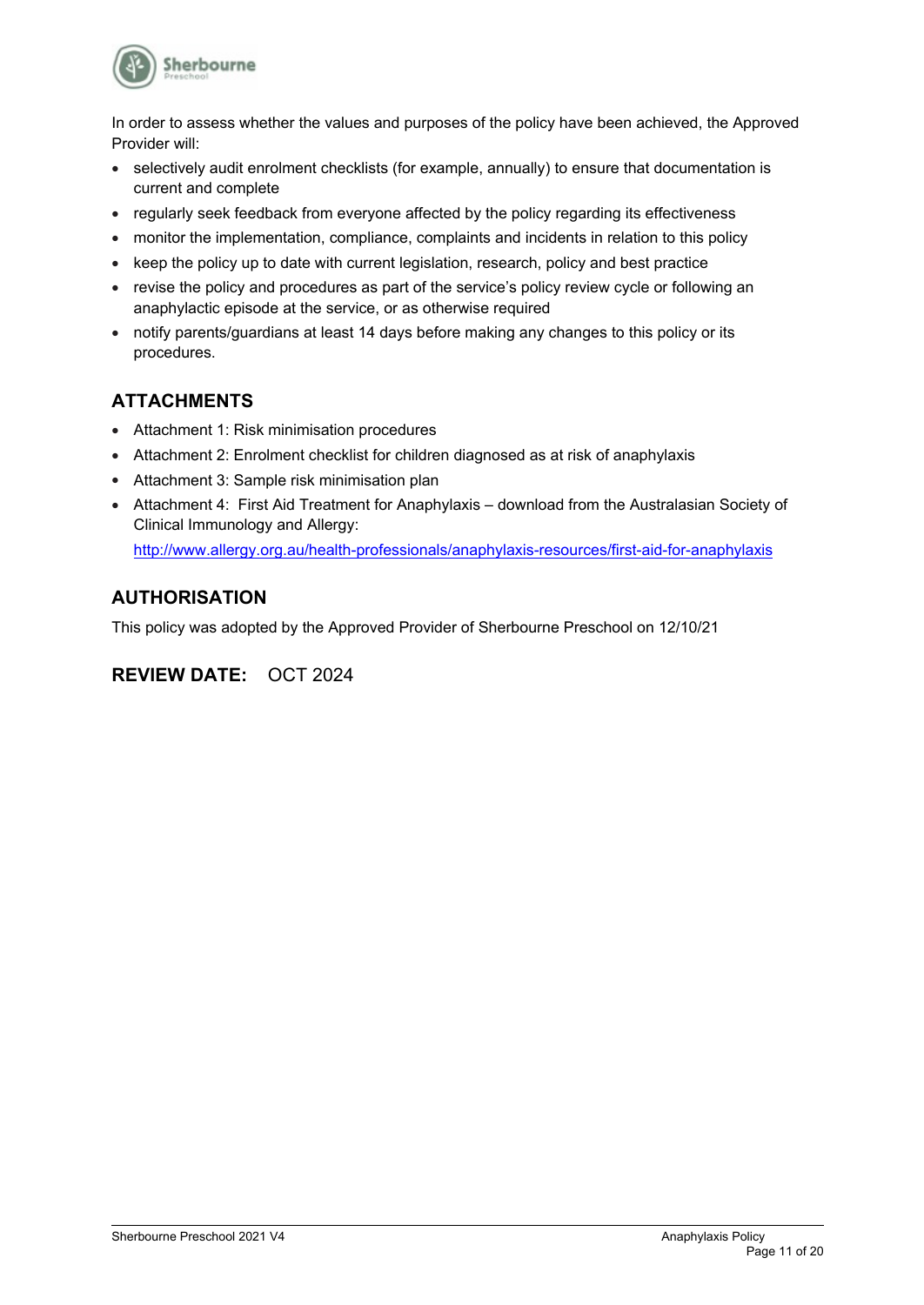

# **ATTACHMENT 1 Risk minimisation procedures**

The following procedures should be developed in consultation with the parents/guardians of children in the service who have been diagnosed as at risk of anaphylaxis, and implemented to protect those children from accidental exposure to allergens. These procedures should be regularly reviewed to identify any new potential for accidental exposure to allergens.

#### **In relation to the child diagnosed as at risk of anaphylaxis:**

- the child should only eat food that has been specifically prepared for him/her. Some parents/guardians may choose to provide all food for their child
- ensure there is no food sharing (refer to *Definitions*), or sharing of food utensils or containers at the service
- where the service is preparing food for the child:
	- ensure that it has been prepared according to the instructions of parents/guardians
	- parents/guardians are to check and approve the instructions in accordance with the risk minimisation plan
- bottles, other drinks, lunch boxes and all food provided by parents/guardians should be clearly labelled with the child's name
- consider placing a severely allergic child away from a table with food allergens. However, be mindful that children with allergies should not be discriminated against in any way and should be included in all activities
- provide an individual high chair for very young children to minimise the risk of cross-contamination of food
- where a child diagnosed as at risk of anaphylaxis is allergic to milk, ensure that non-allergic children are closely supervised when drinking milk/formula from bottles/cups and that these bottles/cups are not left within reach of children
- ensure appropriate supervision of the child diagnosed as at risk of anaphylaxis on special occasions such as excursions and other service events
- children diagnosed as at risk of anaphylaxis who are allergic to insect/sting bites should wear shoes and long-sleeved, light-coloured clothing while at the service.

#### **In relation to other practices at the service:**

- ensure tables, high chairs and bench tops are thoroughly cleaned after every use
- ensure that all children and adults wash hands upon arrival at the service, and before and after eating
- supervise all children at meal and snack times, and ensure that food is consumed in specified areas. To minimise risk, children should not move around the service with food
- do not use food of any kind as a reward at the service
- ensure that children's risk minimisation plans inform the service's food purchases and menu planning
- ensure that staff and volunteers who are involved in food preparation and service undertake measures to prevent cross-contamination of food during the storage, handling, preparation and serving of food, including careful cleaning of food preparation areas and utensils (refer to *Food Safety Policy*)
- request that all parents/guardians avoid bringing food to the service that contains specified allergens or ingredients as outlined in the risk minimisation plans of children diagnosed as at risk of anaphylaxis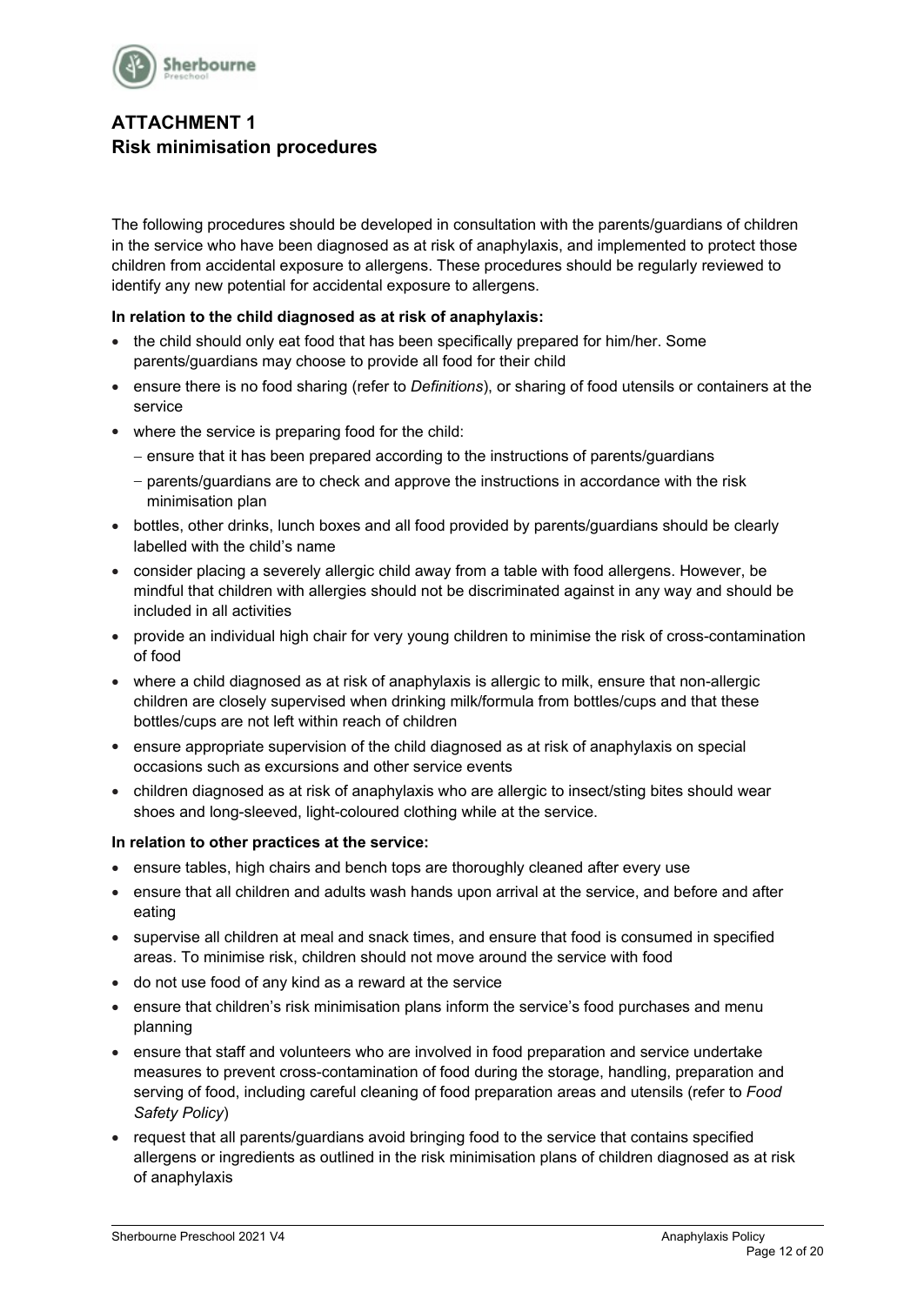

- restrict the use of food and food containers, boxes and packaging in crafts, cooking and science experiments, according to the allergies of children at the service
- ensure staff discuss the use of foods in children's activities with parents/guardians of at risk children. Any food used at the service should be consistent with the risk management plans of children diagnosed as at risk of anaphylaxis
- ensure that garden areas are kept free from stagnant water and plants that may attract biting insects.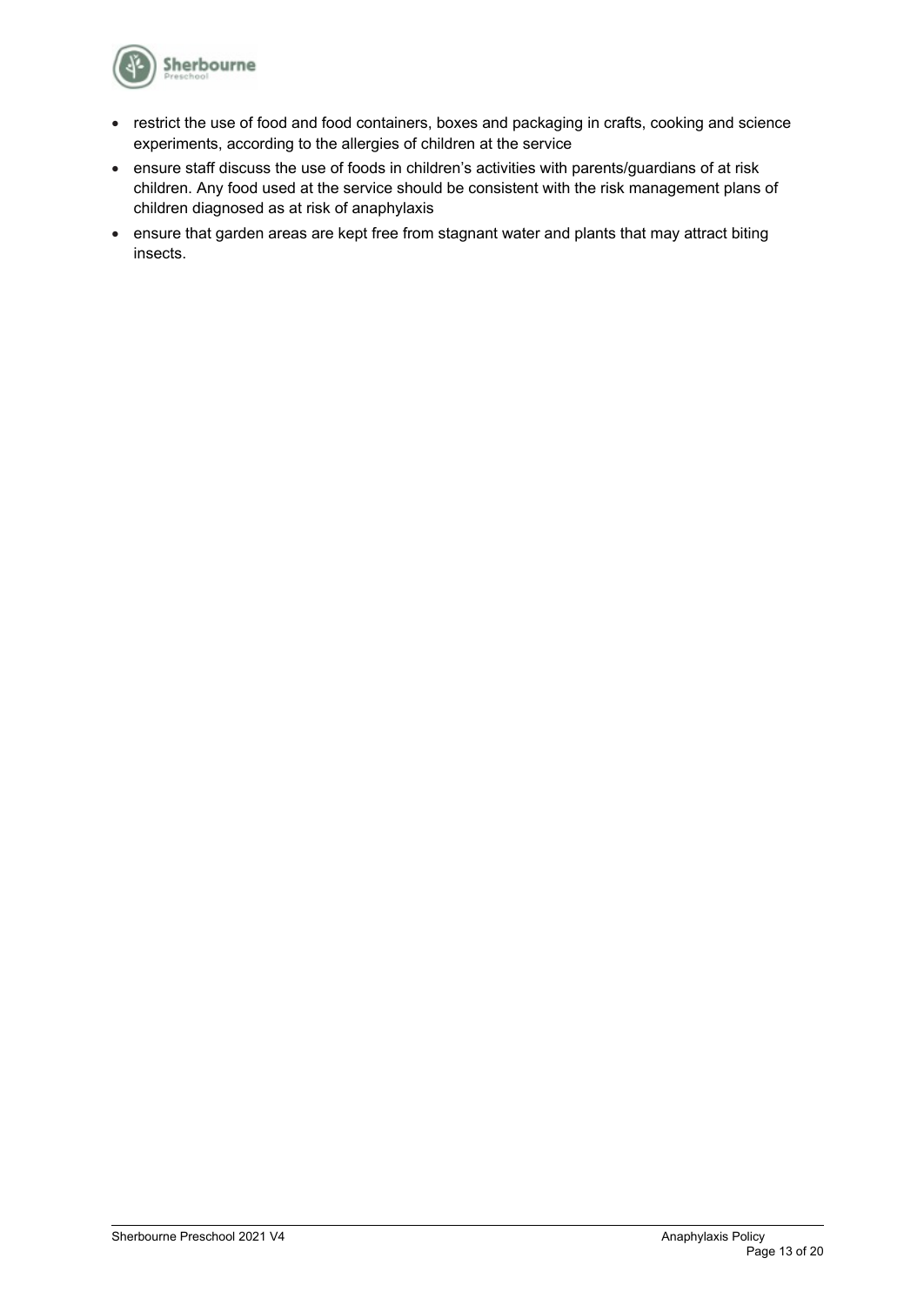

# **ATTACHMENT 2**

# **Enrolment checklist for children diagnosed as at risk of anaphylaxis**

|                             | A risk minimisation plan is completed in consultation with parents/guardians prior to the<br>attendance of the child at the service, and is implemented including following procedures to<br>address the particular needs of each child diagnosed as at risk of anaphylaxis.                                                                      |
|-----------------------------|---------------------------------------------------------------------------------------------------------------------------------------------------------------------------------------------------------------------------------------------------------------------------------------------------------------------------------------------------|
| $\Box$                      | Parents/guardians of a child diagnosed as at risk of anaphylaxis have been provided with a copy<br>of the service's Anaphylaxis Policy and Dealing with Medical Conditions Policy.                                                                                                                                                                |
| $\Box$                      | All parents/guardians are made aware of the service's Anaphylaxis Policy.                                                                                                                                                                                                                                                                         |
| ⊔                           | An ASCIA action plan for anaphylaxis for the child is completed and signed by the child's<br>registered medical practitioner and is accessible to all staff.                                                                                                                                                                                      |
| $\mathcal{L}_{\mathcal{A}}$ | A copy of the child's ASCIA action plan for anaphylaxis is included in the child's adrenaline<br>autoinjector kit (refer to Definitions).                                                                                                                                                                                                         |
| Ш                           | An adrenaline autoinjector (within a visible expiry date) is available for use at all times the child is<br>being educated and cared for by the service.                                                                                                                                                                                          |
| $\Box$                      | An adrenaline autoinjector is stored in an insulated container (adrenaline autoinjector kit) in a<br>location easily accessible to adults both indoors and outdoors (not locked away) but inaccessible<br>to children, and away from direct sources of heat and cold.                                                                             |
| $\Box$                      | All staff, including casual and relief staff, are aware of the location of each adrenaline autoinjector<br>kit which includes each child's ASCIA action plan for anaphylaxis.                                                                                                                                                                     |
| $\Box$                      | All staff have undertaken approved anaphylaxis management training (refer to Definitions), which<br>includes strategies for anaphylaxis management, risk minimisation, recognition of allergic<br>reactions and emergency first aid treatment. Details regarding qualifications are to be recorded<br>on the staff record (refer to Definitions). |
| $\Box$                      | All staff have undertaken practise with an autoinjector trainer at least annually and preferably<br>quarterly. Details regarding participation in practice sessions are to be recorded on the staff<br>record (refer to Definitions).                                                                                                             |
| $\Box$                      | A procedure for first aid treatment for anaphylaxis is in place and all staff understand it (refer to<br>Attachment 4).                                                                                                                                                                                                                           |
| $\Box$                      | Contact details of all parents/guardians and authorised nominees are current and accessible.                                                                                                                                                                                                                                                      |
| $\Box$                      | Information regarding any other medications or medical conditions in the service (for example<br>asthma) is available to staff.                                                                                                                                                                                                                   |
|                             | If food is prepared at the service, measures are in place to prevent cross-contamination of the<br>food given to the child diagnosed as at risk of anaphylaxis.                                                                                                                                                                                   |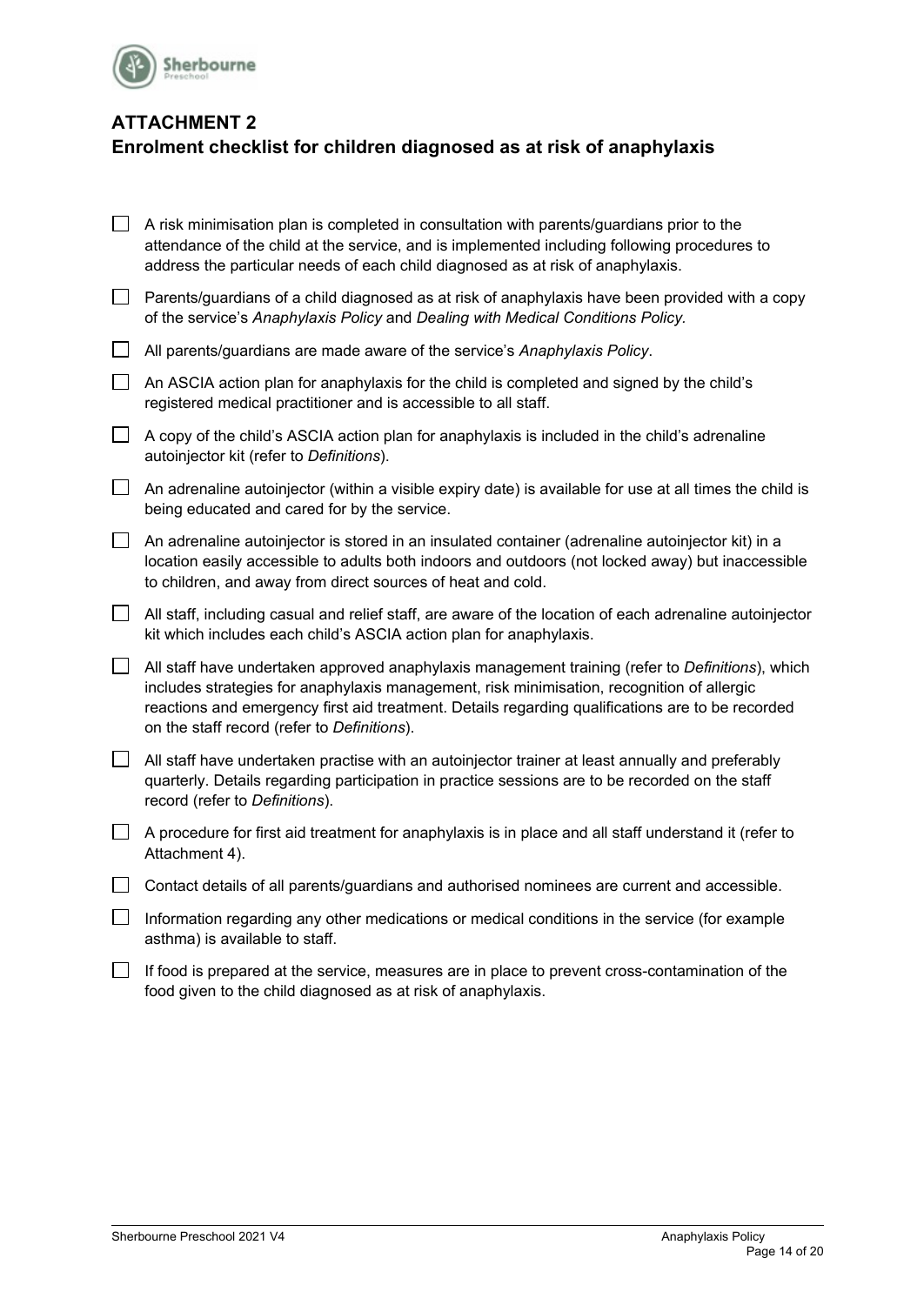

# **ATTACHMENT 3 Sample risk minimisation plan**

The following information is not a comprehensive list but contains some suggestions to consider when developing/reviewing your service's risk minimisation plan in consultation with parents/guardians.

**How well has the service planned for meeting the needs of children with allergies and those who have been diagnosed as at risk of anaphylaxis?**

| Who are the children?                                                                                                | List names and room locations of each child diagnosed as<br>at risk.                                                                                                                                                                                                                            |
|----------------------------------------------------------------------------------------------------------------------|-------------------------------------------------------------------------------------------------------------------------------------------------------------------------------------------------------------------------------------------------------------------------------------------------|
| What are they allergic to?                                                                                           | List all known allergens for each child at risk.<br>$\mathbf{I}$<br>List potential sources of exposure to each known allergen<br>$\mathsf{L}$<br>and strategies to minimise the risk of exposure. This will<br>include requesting certain foods/items not be brought to<br>the service.         |
| Do staff (including casual and<br>relief staff), volunteers and visiting<br>staff recognise the children at<br>risk? | List the strategies for ensuring that all staff, including<br>casual and relief staff, recognise each at risk child, are<br>aware of the child's specific allergies and symptoms and<br>the location of their adrenaline autoinjector kit including<br>their ASCIA action plan for anaphylaxis. |
| Do families and staff know how<br>the service manages the risk of<br>anaphylaxis?                                    | Record the date on which each family of a child diagnosed<br>$\mathsf{I}$<br>as at risk of anaphylaxis is provided a copy of the<br>service's Anaphylaxis Policy.                                                                                                                               |
|                                                                                                                      | Record the date that parents/guardians provide an<br>unused, in-date and complete adrenaline autoinjector kit.                                                                                                                                                                                  |
|                                                                                                                      | Test that all staff, including casual and relief staff, know<br>$\mathbf{I}$<br>the location of the adrenaline autoinjector kit and ASCIA<br>action plan for anaphylaxis for each at risk child.                                                                                                |
|                                                                                                                      | Ensure that there is a procedure in place to regularly<br>$\mathbf{1}$<br>check the expiry date of each adrenaline autoinjector.                                                                                                                                                                |
|                                                                                                                      | Ensure a written request is sent to all families at the<br>service to follow specific procedures to minimise the risk<br>of exposure to a known allergen. This may include<br>strategies such as requesting specific items not be sent to<br>the service, for example:                          |
|                                                                                                                      | • food containing known allergens or foods where transfer<br>from one child to another is likely e.g. peanut/nut<br>products, whole egg, sesame or chocolate<br>• food packaging where that food is a known allergen<br>e.g. cereal boxes, egg cartons.                                         |
|                                                                                                                      | Ensure a new written request is sent to all families if food<br>allergens change.<br>Ensure all families are aware of the service policy that no<br>child who has been prescribed an adrenaline autoinjector<br>is permitted to attend the service without that device.                         |
|                                                                                                                      |                                                                                                                                                                                                                                                                                                 |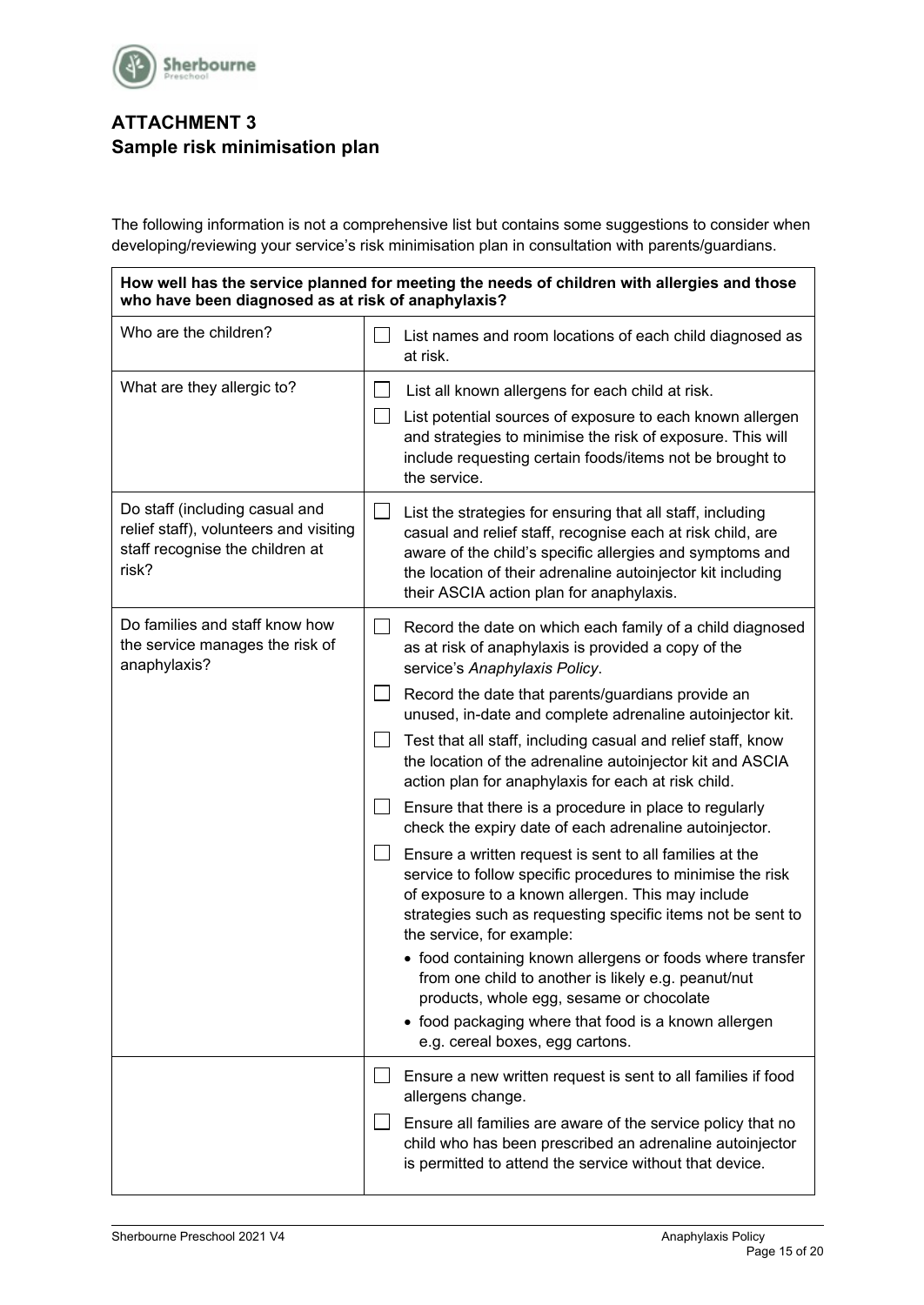

|                                                                                                                                                                                                                                                                                                                                                                                                                                                                                                                                                                                                                                                                                                                                                                  | Display the ASCIA generic poster Action Plan for<br>Anaphylaxis in key locations at the service and ensure a<br>completed Ambulance Victoria AV How to Call Card is<br>next to all telephone/s.<br>The adrenaline autoinjector kit, including a copy of the<br>ASCIA action plan for anaphylaxis, is carried by an<br>educator when a child diagnosed as at risk is taken<br>outside the service premises e.g. for excursions.                                                                                                                                                                                                                                                                                                                                                                                                                         |  |  |  |  |
|------------------------------------------------------------------------------------------------------------------------------------------------------------------------------------------------------------------------------------------------------------------------------------------------------------------------------------------------------------------------------------------------------------------------------------------------------------------------------------------------------------------------------------------------------------------------------------------------------------------------------------------------------------------------------------------------------------------------------------------------------------------|--------------------------------------------------------------------------------------------------------------------------------------------------------------------------------------------------------------------------------------------------------------------------------------------------------------------------------------------------------------------------------------------------------------------------------------------------------------------------------------------------------------------------------------------------------------------------------------------------------------------------------------------------------------------------------------------------------------------------------------------------------------------------------------------------------------------------------------------------------|--|--|--|--|
| Has a communication plan been<br>developed which includes<br>procedures to ensure that:<br>• all staff, volunteers, students<br>and parents/guardians are<br>informed about the policy and<br>procedures for the<br>management of anaphylaxis at<br>Sherbourne Preschool<br>parents/guardians of a child<br>$\bullet$<br>diagnosed as at risk of<br>anaphylaxis are able to<br>communicate with service staff<br>about any changes to the<br>child's diagnosis or anaphylaxis<br>medical management action<br>plan<br>• all staff, including casual, relief<br>and visiting staff, volunteers<br>and students are informed<br>about, and are familiar with, all<br>ASCIA action plan for<br>anaphylaxis and the<br>Sherbourne Preschool risk<br>management plan. | All parents/guardians are provided with a copy of the<br>Anaphylaxis Policy prior to commencing at<br>Sherbourne Preschool.<br>A copy of this policy is displayed in a prominent location at<br>the service.<br>Staff will meet with parents/guardians of a child diagnosed<br>as at risk of anaphylaxis prior to the child's<br>commencement at the service and will develop an<br>individual communication plan for that family.<br>An induction process for all staff and volunteers includes<br>information regarding the management of anaphylaxis at<br>the service including the location of adrenaline<br>autoinjector kits, ASCIA action plans for anaphylaxis, risk<br>minimisation plans and procedures, and identification of<br>children at risk.<br>Do all staff know how the service aims to minimise the risk of a child being exposed |  |  |  |  |
| to an allergen?<br>section for possible scenarios and strategies).                                                                                                                                                                                                                                                                                                                                                                                                                                                                                                                                                                                                                                                                                               | Think about times when the child could potentially be exposed to allergens and develop appropriate<br>strategies including identifying the person responsible for implementing them (refer to the following                                                                                                                                                                                                                                                                                                                                                                                                                                                                                                                                                                                                                                            |  |  |  |  |
| Menus are planned in conjunction with parents/guardians of children diagnosed as at risk of<br>anaphylaxis:<br>• Food for the at-risk child is prepared according to the instructions of parents/guardians to<br>avoid the inclusion of food allergens.<br>• As far as is practical, the service's menu for all children should not contain food with<br>ingredients such as milk, egg, peanut/nut or sesame, or other products to which children are<br>at risk.<br>• The at-risk child should not be given food where the label indicates that the food may contain<br>traces of a known allergen.<br>Hygiene procedures and practices are followed to minimise the risk of cross-contamination of                                                             |                                                                                                                                                                                                                                                                                                                                                                                                                                                                                                                                                                                                                                                                                                                                                                                                                                                        |  |  |  |  |

surfaces, food utensils or containers by food allergens (refer to *Hygiene Policy* and *Food Safety Policy*).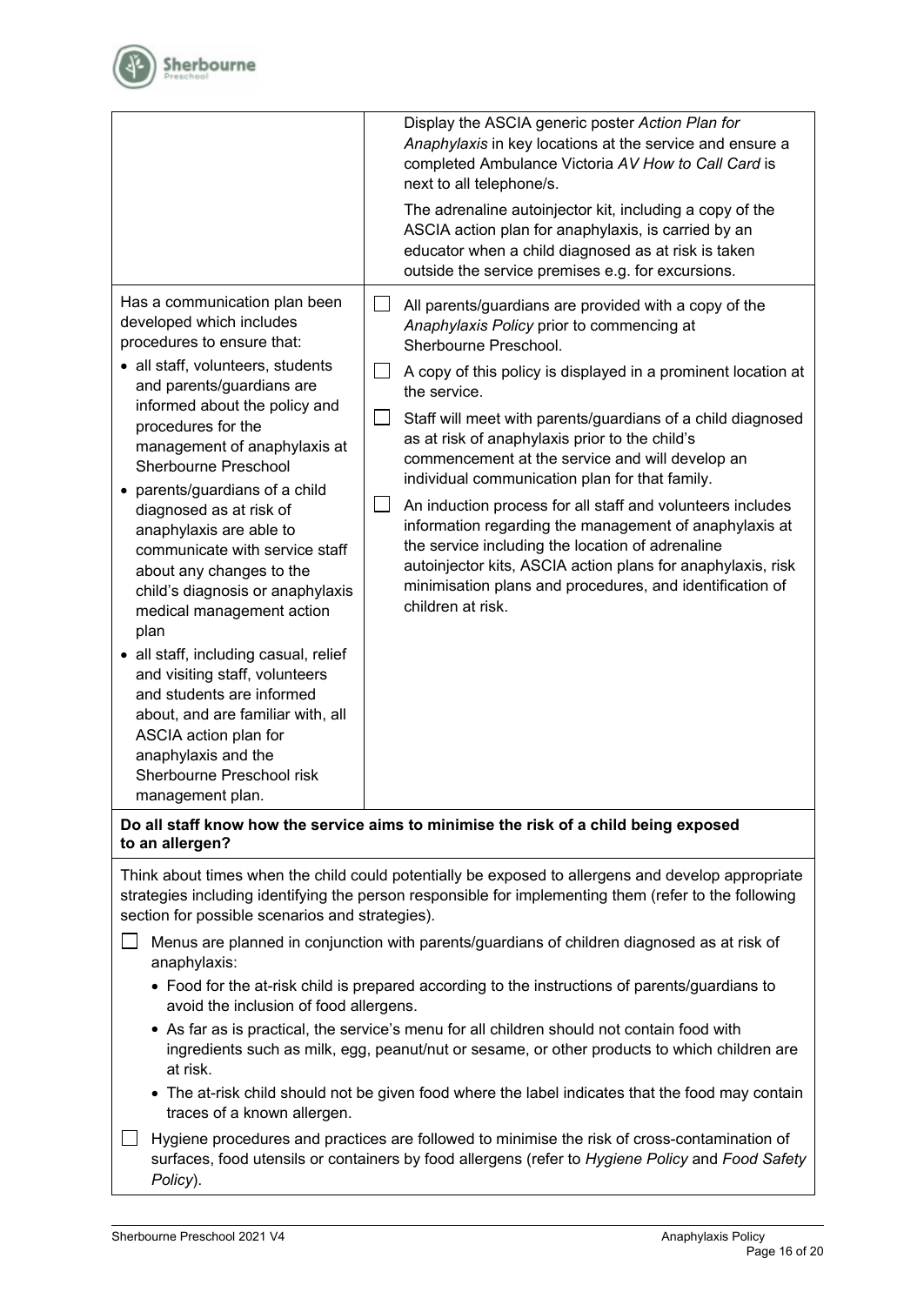

Consider the safest place for the at-risk child to be served and to consume food, while ensuring they are not discriminated against or socially excluded from activities.

Develop procedures for ensuring that each at risk child only consumes food prepared specifically for him/her.

Do not introduce food to a baby/child if the parents/guardians have not previously given this food to the baby/child.

Ensure each child enrolled at the service washes his/her hands upon arrival at the service, and before and after eating.

Employ teaching strategies to raise the awareness of all children about anaphylaxis and the importance of *no food sharing* (refer to *Definitions*) at the service.

Bottles, other drinks, lunch boxes and all food provided by the family of the at-risk child should be clearly labelled with the child's name.

| Do relevant people know what action to take if a child has an anaphylactic episode?                                        |  |  |
|----------------------------------------------------------------------------------------------------------------------------|--|--|
| Know what each child's ASCIA action plan for anaphylaxis contains and implement the<br>procedures.                         |  |  |
| Know:                                                                                                                      |  |  |
| • who will administer the adrenaline autoinjector and stay with the child                                                  |  |  |
| • who will telephone the ambulance and the parents/guardians of the child                                                  |  |  |
| • who will ensure the supervision of other children at the service                                                         |  |  |
| • who will let the ambulance officers into the service and take them to the child.                                         |  |  |
| Ensure all staff have undertaken approved anaphylaxis management training and participate in<br>regular practise sessions. |  |  |
|                                                                                                                            |  |  |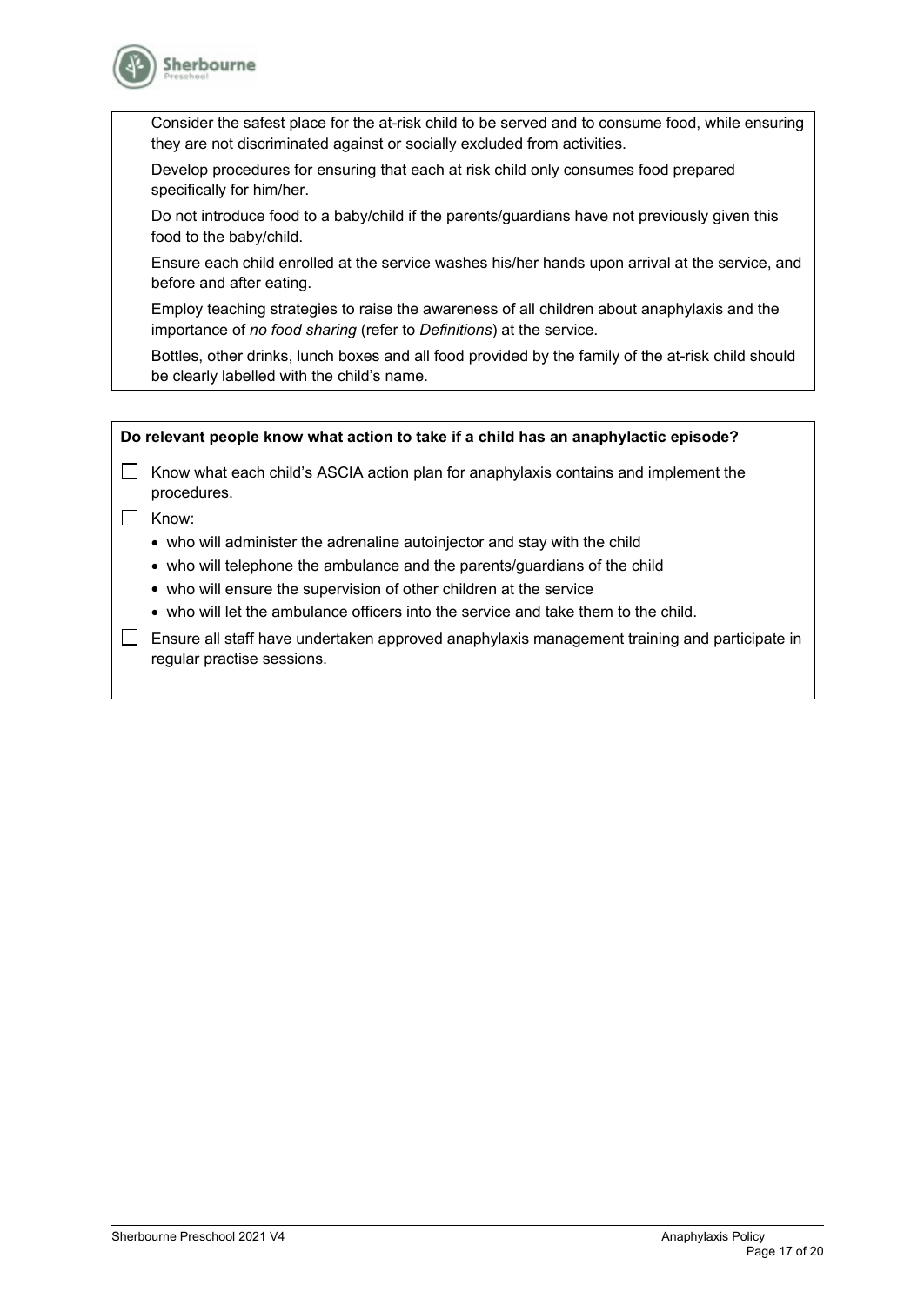

### **Potential exposure scenarios and strategies**

#### **How effective is the service's risk minimisation plan?**

 $\Box$  Review the risk minimisation plan of each child diagnosed as at risk of anaphylaxis with parents/guardians at least annually, but always on enrolment and after any incident or accidental exposure to allergens.

| <b>Scenario</b>                                                                                                    | <b>Strategy</b>                                                                                                                                                                                                                                                                                             | Who is<br>responsible?                                         |
|--------------------------------------------------------------------------------------------------------------------|-------------------------------------------------------------------------------------------------------------------------------------------------------------------------------------------------------------------------------------------------------------------------------------------------------------|----------------------------------------------------------------|
| Food is provided by the<br>service and a food allergen is<br>unable to be removed from<br>the service's menu (e.g. | Menus are planned in conjunction with<br>parents/guardians of children diagnosed as<br>at risk, and food is prepared according to<br>the instructions of parents/guardians.                                                                                                                                 | Cook, Nominated<br>Supervisor and<br>parents/guardians         |
| milk).                                                                                                             | Alternatively, the parents/guardians provide<br>all food for the at-risk child.                                                                                                                                                                                                                             |                                                                |
|                                                                                                                    | Ensure separate storage of foods<br>containing the allergen.                                                                                                                                                                                                                                                | <b>Approved Provider</b><br>and Cook                           |
|                                                                                                                    | Cook and staff observe food handling,<br>preparation and serving practices to<br>minimise the risk of cross-contamination.<br>This includes implementing good hygiene<br>practices and effective cleaning of surfaces<br>in the kitchen and children's eating area,<br>food utensils and containers.        | Cook, staff and<br>volunteers                                  |
|                                                                                                                    | There is a system in place to ensure the<br>child diagnosed as at risk of anaphylaxis is<br>served only food prepared for him/her.                                                                                                                                                                          | Cook and staff                                                 |
|                                                                                                                    | A child diagnosed as at risk of anaphylaxis<br>is served and consumes their food in a<br>location considered to be at low risk of<br>cross-contamination by allergens from<br>another child's food. Ensure this location is<br>not separate from all children and allows<br>social inclusion at meal times. | Staff                                                          |
|                                                                                                                    | Children are regularly reminded of the<br>importance of not sharing food.                                                                                                                                                                                                                                   | Staff                                                          |
|                                                                                                                    | Children are closely supervised during<br>eating.                                                                                                                                                                                                                                                           | Staff                                                          |
| Party or celebration                                                                                               | Give parents/guardians adequate notice of<br>the event.                                                                                                                                                                                                                                                     | Approved Provider,<br>Nominated<br>Supervisor and<br>educators |
|                                                                                                                    | Ensure safe food is provided for the child<br>diagnosed as at risk of anaphylaxis.                                                                                                                                                                                                                          | Parents/guardians<br>and staff                                 |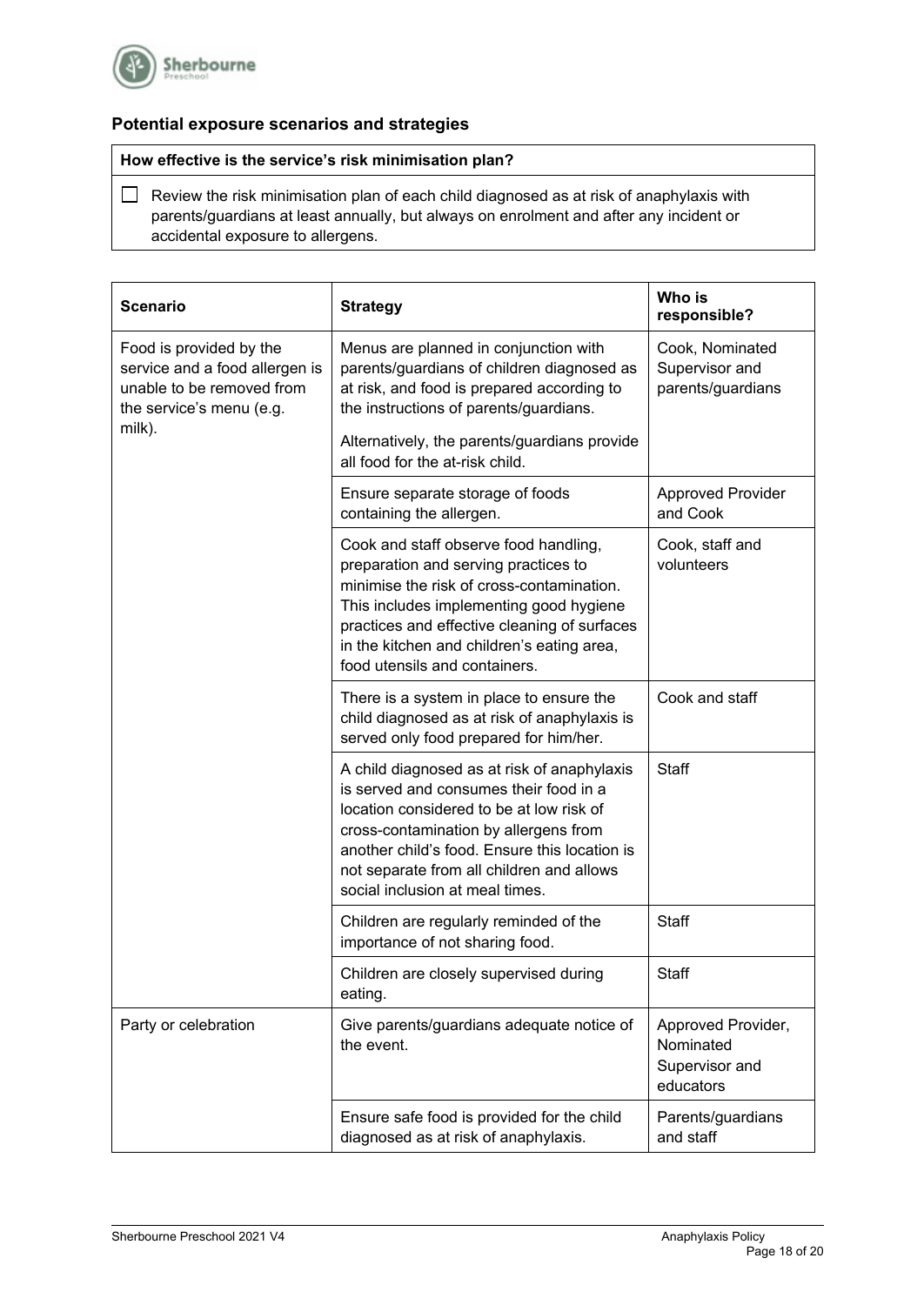

|                                          | Ensure the child diagnosed as at risk of<br>anaphylaxis only eats food approved by<br>his/her parents/guardians.                                                                                                               | <b>Staff</b>                                                   |
|------------------------------------------|--------------------------------------------------------------------------------------------------------------------------------------------------------------------------------------------------------------------------------|----------------------------------------------------------------|
|                                          | Specify a range of foods that all<br>parents/guardians may send for the party<br>and note particular foods and ingredients<br>that should not be sent.                                                                         | <b>Approved Provider</b><br>and Nominated<br>Supervisor        |
| Protection from insect bite<br>allergies | Specify play areas that are lowest risk to<br>the child diagnosed as at risk and<br>encourage him/her and peers to play in<br>that area.                                                                                       | Educators                                                      |
|                                          | Decrease the number of plants that attract<br>bees or other biting insects.                                                                                                                                                    | <b>Approved Provider</b>                                       |
|                                          | Ensure the child diagnosed as at risk of<br>anaphylaxis wears shoes at all times they<br>are outdoors.                                                                                                                         | Educators                                                      |
|                                          | Respond promptly to any instance of insect<br>infestation. It may be appropriate to<br>request exclusion of the child diagnosed as<br>at risk during the period required to<br>eradicate the insects.                          | Approved<br>Provider/Nominated<br>Supervisor                   |
| Latex allergies                          | Avoid the use of party balloons or latex<br>gloves.                                                                                                                                                                            | Staff                                                          |
| Cooking with children                    | Ensure parents/guardians of the child<br>diagnosed as at risk of anaphylaxis are<br>advised well in advance and included in the<br>planning process. Parents/guardians may<br>prefer to provide the ingredients<br>themselves. | Approved Provider,<br>Nominated<br>Supervisor and<br>educators |
|                                          | Ensure activities and ingredients used are<br>consistent with risk minimisation plans.                                                                                                                                         |                                                                |